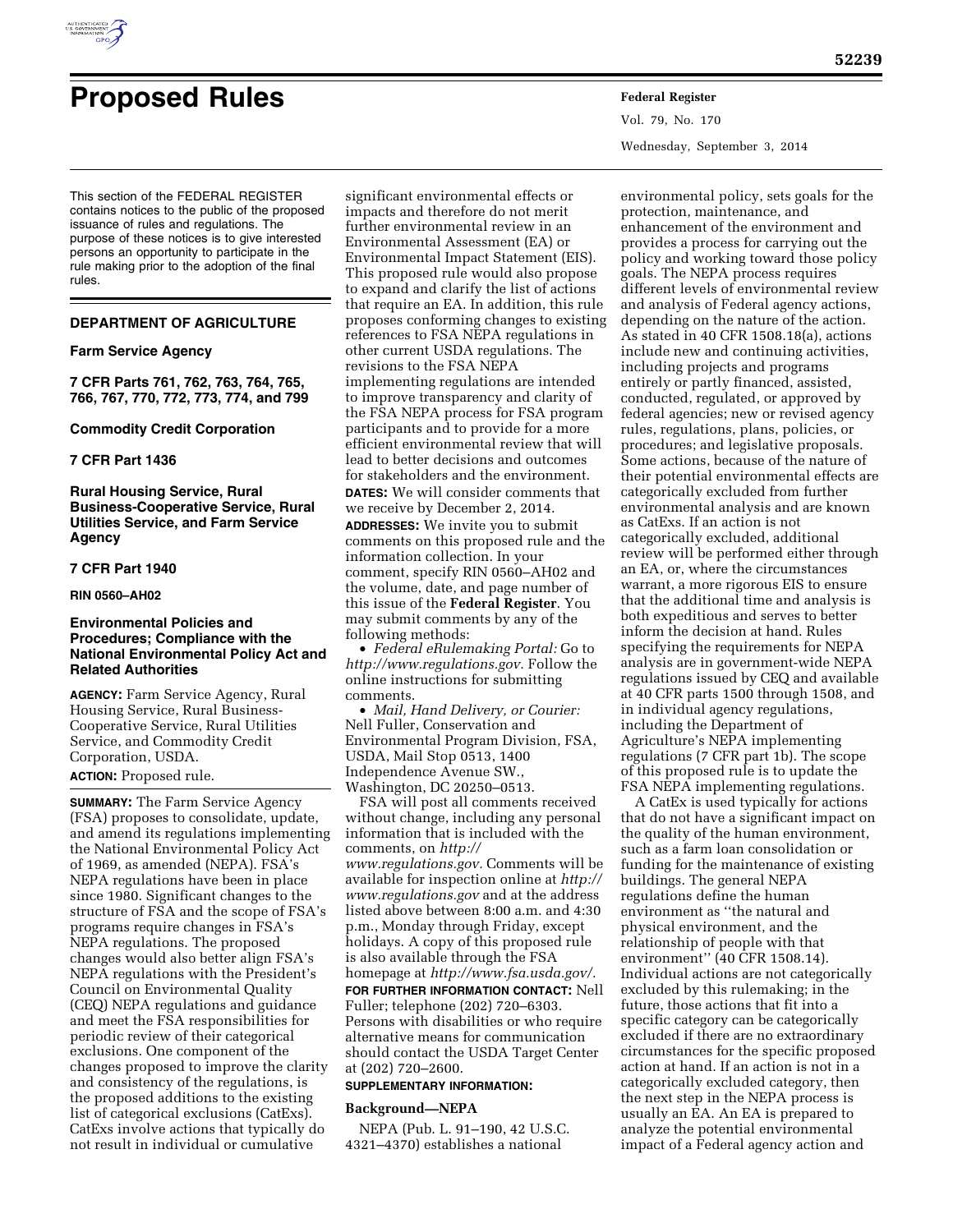alternatives to the action to determine whether proposed actions can proceed without supplemental environmental review. An EA can result in a proposal not proceeding, a Finding of No Significant Impact (FONSI), or a determination that the environmental impact will be significant and therefore an EIS is required. If the agency determines at an early stage that there is clearly the potential for significant environmental impact, FSA can start the EIS process without first doing an EA.

NEPA requires a Federal agency to prepare an EIS for any major Federal action that significantly affects the quality of the human environment (see 42 U.S.C. 4332(c)). The criteria for what constitutes a ''major Federal action significantly affecting the quality of the human environment'' are specified in the general NEPA regulations that apply to all Federal agencies in 40 CFR 1508.18. The EIS must include a detailed evaluation of:

(1) The environmental impact of the proposed action;

(2) Any adverse environmental effects that cannot be avoided;

(3) Alternatives to the proposed action;

(4) The relationship between the local, short-term resource uses and the maintenance and enhancement of longterm ecosystem productivity; and

(5) Any irreversible and irretrievable commitments of resources.

NEPA requires that the environmental evaluation must be started once a proposal to take an action is concrete enough to warrant analysis and must be completed at the earliest possible time to ensure that planning and implementation decisions reflect environmental values. The NEPA review informs the decision maker and the public, and must be completed before a decision is made.

NEPA also establishes the President's Council on Environmental Quality (CEQ). Executive Order 11514, ''Protection and Enhancement of Environmental Quality,'' as amended by Executive Order 11991, ''Relating to Protection and Enhancement of Environmental Quality,'' directs the CEQ to prepare binding regulations governing how Federal agencies are to implement NEPA. The CEQ NEPA regulations (40 CFR parts 1500–1508) provide this general regulatory framework.

The CEQ NEPA regulations require every Federal agency to develop agencyspecific procedures for implementing NEPA. Each Federal agency's NEPA implementing procedures supplement the CEQ regulations to address the agency's specific environmental review

needs. This proposed rule supplements the CEQ's NEPA regulations, and the USDA general NEPA regulations at 7 CFR part 1b, addressing their implementation by FSA.

## **Background—FSA Organizational History**

FSA was created in 1995 by merging the former Agricultural Stabilization and Conservation Service (ASCS) and the farm loan portion of the Farmers Home Administration (FmHA); currently the Farm Programs and Farm Loan Programs, respectively. (As required by the Federal Crop Insurance Reform and Department of Agriculture Reorganization Act of 1994 (Pub. L. 103–354).) Since that reorganization, FSA has been operating under two separate sets of NEPA regulations, one for the programs within the scope of the former ASCS and one for programs within the scope of the former FmHA. This proposed rule would consolidate, clarify, and update FSA NEPA regulations to establish a single set of NEPA regulations for FSA, and so that those regulations reflect current FSA organizational structure, environmental laws, Executive Orders, and CEQ guidance and policy.

FSA's scope also includes field operations and commodity warehouse activities that were included in the scope of the former ASCS. These activities are categorically excluded as inventory, informational, or administrative actions under USDA's general NEPA implementing rules in 7 CFR part 1b and those CatExs would continue to be available for application by the FSA. This rule would not change the USDA department-wide CatExs that would apply to FSA programs that solely involve those actions or similar actions identified in 7 CFR 1b.3.

# **Current Structure of NEPA Regulations That Apply to FSA; Proposed Restructuring**

The Farm Programs part of FSA oversees conservation, disaster assistance, direct and countercyclical payments, price support, farm storage facility loans, and commodity loan programs. Currently, the NEPA regulations governing FSA Farm Programs are in 7 CFR part 799. Many current FSA programs did not exist in 1980 and are therefore not specifically addressed under the current NEPA regulations in 7 CFR part 799.

The Farm Loan Programs part of FSA is responsible for providing direct farm loans, guaranteed farm loans, and land contract guaranteed loans. Currently, the NEPA regulations governing Farm Loan Programs are at 7 CFR part 1940,

subpart G, and apply to FSA farm loans and to other USDA activities associated with the Rural Housing Service, Rural Business-Cooperative Service, and Rural Utilities Service, (also formerly part of FmHA). These regulations contain provisions that refer to programs that either no longer exist or are not FSA programs.

FSA is responsible for NEPA compliance for the Commodity Credit Corporation (CCC) programs that FSA administers. FSA currently has no separate NEPA regulations for CCC; existing FSA NEPA regulations in 7 CFR part 799 apply for CCC programs that are administered by FSA. Those will be included in this rule.

The proposed rule would implement a single consolidated set of FSA NEPA regulations in 7 CFR part 799. As a result, the regulations in 7 CFR part 1940, subpart G, would no longer apply to FSA, and would be amended accordingly. The proposed changes are intended to improve clarity in the regulations, allow more efficient program implementation at the field level, provide more openness and transparency during FSA's environmental decision-making, and simplify program administration.

The revised part 799 would have six subparts, titled ''General FSA Implementing Regulations for NEPA,'' ''FSA and Program Participant Responsibilities,'' Environmental Screening Worksheet,'' ''Categorical Exclusions,'' ''Environmental Assessments,'' and ''Environmental Impact Statements.'' The ''FSA and Program Participant Responsibilities'' subpart would include a summary chart of the entire FSA NEPA process.

Following the discussion of the regulatory changes, a summary table provides a general comparison of the major NEPA provisions, the current regulations, and the proposed regulation. In general, FSA has already administratively implemented FSA NEPA procedures to meet current NEPA requirements as specified in Executive Orders and CEQ guidance; those currently implemented FSA NEPA procedures are reflected in this rule as proposed changes to the regulation. For example, Programmatic EAs (PEAs) are not in the current regulations, but FSA already does such analyses in compliance with current CEQ regulations and guidance. So, the proposed provisions for PEAs represent a revision to the regulations, which specifically authorize and further explain FSA NEPA procedures. A detailed crosswalk comparing the specific regulatory changes between the current FSA regulations and the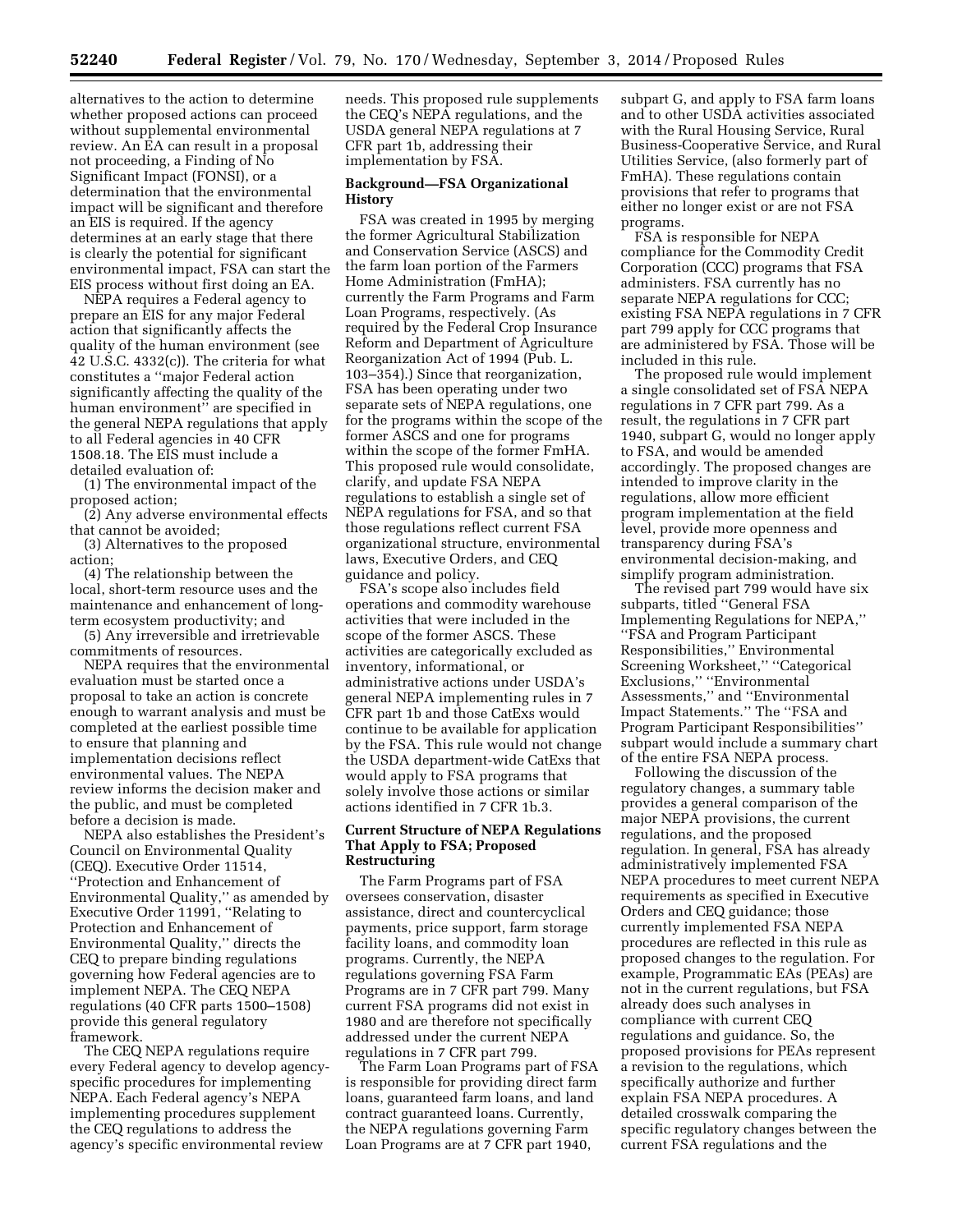proposed regulations would not accurately reflect the changes in FSA NEPA procedures that would impact the public. Combining the requirements from the existing 7 CFR parts 799 and 1940 involved significant editing and restructuring. This resulted in proposed regulations that are significantly rewritten, but the underlying FSA NEPA procedures remain largely unchanged. Therefore, the summary table highlights the substantive procedure changes, rather than the detailed editorial restructuring and removal of obsolete provisions. This table is intended to provide a quick comparison of the major NEPA provisions and show how they are treated in both the current regulations and the proposed regulation to clarify the actual changes that will have an impact on the public and the actions that FSA funds.

The CEQ regulations require that Federal agencies implement NEPA procedures, in part to ''reduce paperwork and the accumulation of extraneous background data and to emphasize real environmental issues and alternatives'' (40 CFR 1500.2(b)). FSA believes that the proposed changes will meet that requirement, by clarifying the procedures for completing EAs and EISs, and by expanding and making the CatEx list more specific. The changes will significantly reduce paperwork and allow FSA to focus limited resources on real environmental issues and alternatives for other actions, as appropriate.

Emergency circumstances will continue to be handled consistent with 40 CFR 1506.11 and applicable CEQ guidance.

#### **Environmental Screening Worksheet**

This rule includes procedures to increase transparency and accountability of FSA's NEPA process. One of those procedures is a new worksheet that will be used to assess the need for, and extent of, NEPA evaluations for all FSA programs. This proposed rule describes the use of the new environmental screening worksheet (ESW) in the revised 7 CFR part 799, subpart C. ESW and the process for using it would represent a substantive change from current practice. Implementation of the ESW would consolidate two forms required by 7 CFR parts 799 and 1940, subpart G, reducing total paperwork and ensuring better compliance with NEPA. FSA staff would use the ESW as an initial screening tool to evaluate and document any likely environmental impacts of proposed actions and determine the potential significance and appropriate level of NEPA review (CatEx, EA, or

EIS). For some types of CatEx, completion of the ESW will identify the CatEx being considered and document the determination whether extraordinary circumstances exist, and will determine whether the CatEx is appropriately applied or further NEPA review of that proposed action is appropriate. The new ESW consolidates the evaluation criteria from multiple forms and checklists currently used by FSA for environmental evaluation. Having one form will reduce the paperwork for FSA and ensure compliance with NEPA.

As proposed, 7 CFR part 799, subpart C, specifies the categories of actions that would require the use of the ESW and how the ESW would be used. In general, the ESW would be required for all actions except those CatExs listed in § 799.31, which FSA has determined do not require further documentation (beyond that provided in the substantiation for establishing the CatEx and the project file) for specific proposed actions. An administrative record was created, in consultation with CEQ, to substantiate the CatExs in this rule. The administrative record includes benchmarking CatExs by other government agencies and documentation from previous FSA NEPA analysis of these types of actions.

The next section of this document explains the new categories of CatExs, some of which require an ESW. Some examples of CatEx actions proposed in § 799.31 that would not require an ESW include many loan actions, fence repair, and maintenance of existing buildings. The list of actions specified in § 799.32 of this rule may be categorically excluded depending on the outcome of the review documented in the ESW. Those CatEx actions would require an ESW to determine if extraordinary circumstances exist that require further environmental analysis. Some examples of these actions that would be analyzed with an ESW include loan transfers with planned new land disturbance and fence installation.

Extraordinary circumstances, as specified in this proposed rule, are considered in the context of a specific action and include situations with potentially significant impacts. If such circumstances do exist, then an EA is required for an action that would otherwise be categorically excluded.

In addition to its use for NEPA review, the ESW would also be required for a list of specific actions, specified in § 799.34, that FSA has determined may have the potential to affect historic properties. This includes actions such as operating loans for construction and well drilling.

For all actions for which there is no applicable CatEx, the ESW would be used to determine whether an EA or an EIS is the next step in the NEPA process.

USDA agencies and other Federal agencies have similar environmental screening tools (for example, USDA's Natural Resources Conservation Service (NRCS) and Rural Development, the Department of Energy, the Department of Defense). FSA reviewed those screening tools and considered these agencies' approaches during development of the ESW.

The ESW would replace the existing form FSA 850 ''Environmental Evaluation Checklist'' document and the RD 1940–22, which local FSA staff and County Office Committee reviewers have found to be somewhat lengthy, confusing, and duplicative paperwork. Due to its length and complexity, the existing checklist has been used inconsistently. The new, more concise ESW is designed to be applied consistently.

This proposed rule specifies the situations in which the ESW would be used by FSA. The ESW would be completed by FSA field office personnel during the review of an application for any FSA program, unless the program is categorically excluded from further NEPA analysis without documentation in an ESW, or FSA receives technical assistance with the environmental evaluation from USDA or another Federal agency that can be used in place of the ESW. For example, FSA often receives technical assistance from NRCS, which uses its own evaluation form. The NRCS form provides the same information as the ESW and therefore is used instead of the ESW when NRCS supplies FSA technical assistance. The use of the new FSA ESW as specified in this rule is expected to make overall action planning, and project-specific environmental reviews, more timely and cost effective. It is also expected to provide more clarity and transparency to the environmental review process.

#### **CatEx Changes**

This proposed rule would update and clarify the CatEx requirements that apply to FSA programs and group those requirements in a new subpart. Consistent with CEQ regulations, subpart D of the proposed rule specifies that a ''categorical exclusion'' is a category of agency actions that normally have no individually or cumulatively significant effect on the human environment (see 7 CFR 799.30). Subpart D would provide a longer and more specific list of categorically excluded actions than is in the current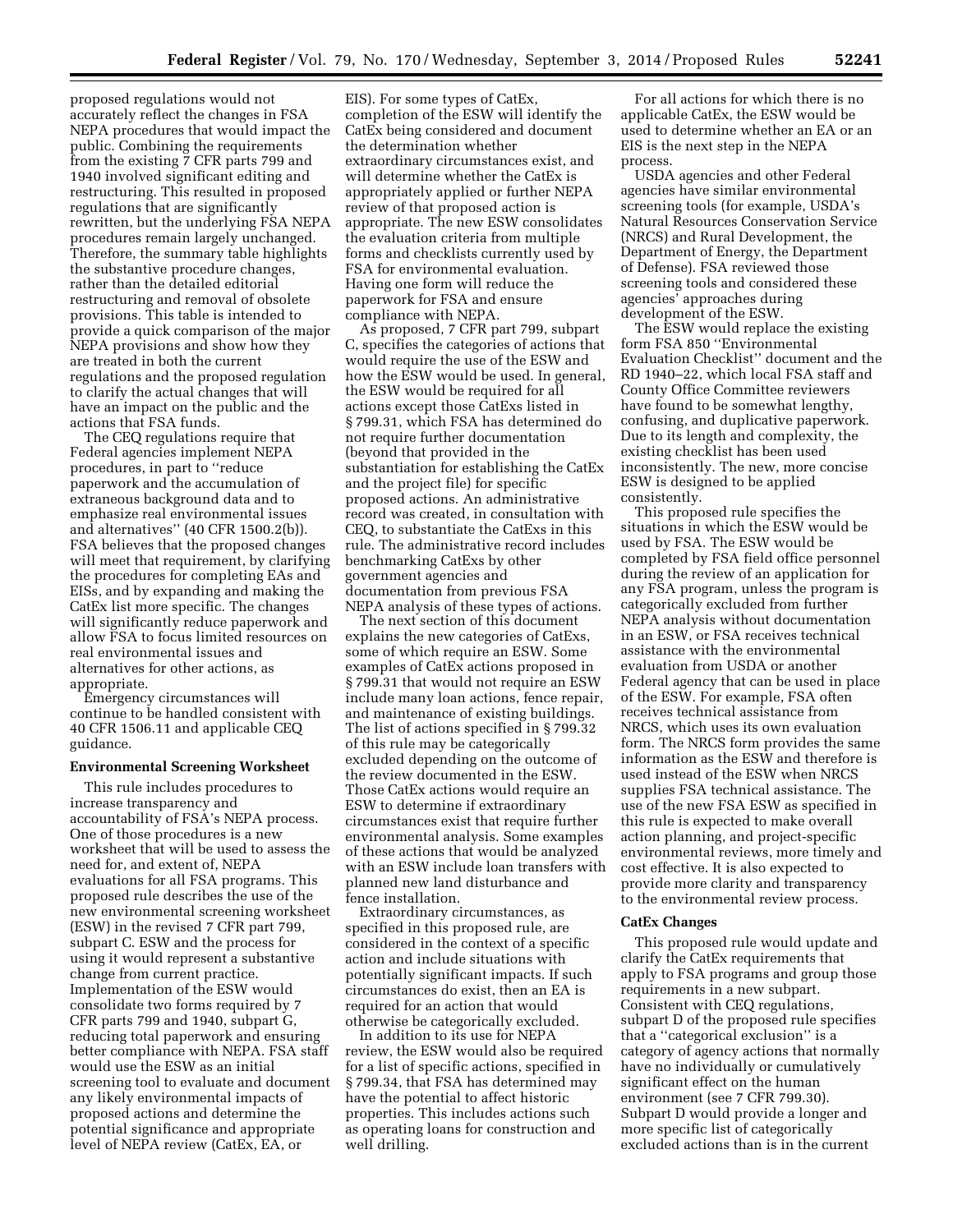regulations (see 7 CFR 799.31 and 799.32). The updated and expanded list of CatExs represents a substantive change. Many of the actions proposed in this rule as CatExs are not explicitly listed as CatExs in the current FSA NEPA regulation, but have been considered as CatExs under the Departmental regulations (for example 7 CFR part 1b(3)(a)(2) activities which deal solely with funding programs). In the past, some program regulations should have been categorically excluded, but were not; this rule requests public comment on all of the proposed CatExs and proposes to add all such actions that should have been categorically excluded in the FSA NEPA regulations. Adding the specific list of CatExs to the FSA NEPA regulation adds clarity and transparency to the NEPA process by consolidating all FSA CatExs in a single regulation and by providing an opportunity for public comment on the CatExs in this proposed rule.

Some of the proposed CatExs are similar to the CatExs of other Federal agencies and reflect FSA's experience with similar factual circumstances. For example, the action of ''fencing'' is an action that FSA has categorized as a CatEx that also has been identified as a CatEx by other agencies, such as the Department of Energy, in their NEPA implementing regulations. It has also been documented in several FSA EISs for the Emergency Conservation Program to have no significant impact on the environment. Other new CatExs are more specific to FSA and reflect FSA's past experience with similar factual circumstances. These CatExs have been found to have no potential to produce significant environmental impacts on the human environment based on past NEPA documentation by FSA environmental experts and their review of the impacts for implementing those actions. For example, many of the loan program actions conducted by FSA such as refinancing, closing cost payments, and deferral of loan payments, have been shown consistently to have no potential to significantly impact the human environment as a result of the FSA action. In addition, those actions are categorically excluded in 7 CFR  $1940.310(e)(2)$  as loan-closing and servicing activities.

There are many CatExs proposed in this rule on the basis of the location where the specific actions would be occurring. For example, various actions that would take place within previously disturbed or developed farmland, and actions on land where the former state of the area and its ecological functions

have already been altered, are appropriate for a CatEx. These would also include actions on land that has been previously cultivated, as long as the proposed new action would not disturb below the plow zone or amount to very limited disturbance. The Department of Energy uses this same previously disturbed ground criteria as an integral component of their CatExs.

FSA proposes to separate its actions into three broad categories with regards to categorical exclusion and any further required environmental review. As explained below, these are actions that (1) are automatically excluded from further environmental review without further documentation, (2) may be excluded from further environmental review based on the result of the ESW, and (3) are not excluded and require further environmental review (EA or EIS):

• First, those actions that would be categorically excluded from further environmental review without documentation. There are a total of 71 of these types of actions proposed in this rule and include actions such as paying loan closing costs, refinancing debt, and a payment to support commodity prices with no requirement for any action on part of the recipient. Most of these type of actions would also not be considered as undertakings that have potential to affect a historic property and therefore would not be subject to section 106 of the National Historic Preservation Act of 1966 (NHPA) (16 U.S.C. 470f). FSA may also add CatExs to the regulations in the future. As specified in this rule, and discussed below future CatExs would be proposed in the **Federal Register** with an opportunity for public comment (see § 799.35 and 40 CFR 1507.3). FSA will consult with CEQ on any new CatExs prior to publication, as is the normal process for establishing CatExs, and as was done with this rule.

• Second, those actions that would be considered as CatExs so long as they are documented with an ESW. Extraordinary circumstances, as specified in this proposed rule, are unique to a specific action and include situations where an action has potentially significant impacts. The presence or absence of such extraordinary circumstances would be determined by the completion of the ESW. There are a total of 21 of these actions proposed in this rule, including actions such as loans for livestock purchases, construction in previously disturbed areas, grading, shaping, leveling, and refilling. These are categories of actions where such extraordinary circumstances with the

potential for environmental impact have rarely resulted in potentially significant effects. In addition, most of these actions are not considered as undertakings that have the potential to affect a historic property and therefore would not be subject to section 106 of the NHPA.

• Third, those actions that typically have the potential to have a significant impact on the human environment but for which, as a general matter, mitigation measures can be applied to decrease the level of significance to support a Finding of No Significant Impact. For those actions an environmental review in the form of an EA or EIS will be required and a CatEx would not be considered. These would be analyzed by completing the ESW and using the results to determine the need for an EA or an EIS. There are a total of 47 of these actions and include actions such as pond planning and construction, dike planning and construction, and operating loans for actions with demolition or construction planned. If a property is deemed historic, these actions are also considered as undertakings that have the potential to affect a historic property and would be subject to section 106 of NHPA. Consultation with the State Historic Preservation Officer (SHPO), Tribal Historic Preservation Officer (THPO), Tribal governments, and the public will be conducted as appropriate based on the location, nature, and scale of the action.

As specified in § 799.35 of this proposed rule, the CEQ regulations at 40 CFR 1507.3, and in CEQ guidance on ''Establishing, Applying and Revising Categorical Exclusions under the National Environmental Policy Act (NEPA)'' and published in the **Federal Register** on December 6, 2010 (75 FR 75628–75638), FSA is required to publish a document in the **Federal Register** to announce new CatExs. The document must provide no less than 30 days for public review and comment. This proposed rule serves as the notice of the new CatExs proposed in this rule, and comments are requested for a 90 day period on all of the proposed rule, including the CatExs specified in §§ 799.31 and 799.32.

The inclusion in the regulations of CatExs that were previously not explicitly listed as CatExs in the current FSA NEPA regulations but were previously documented as CatExs in their corresponding program regulations and FSA handbooks will increase transparency and clarity of FSA's NEPA process. The new CatExs added with this rule, and the new ESW, will reduce the time and effort required for the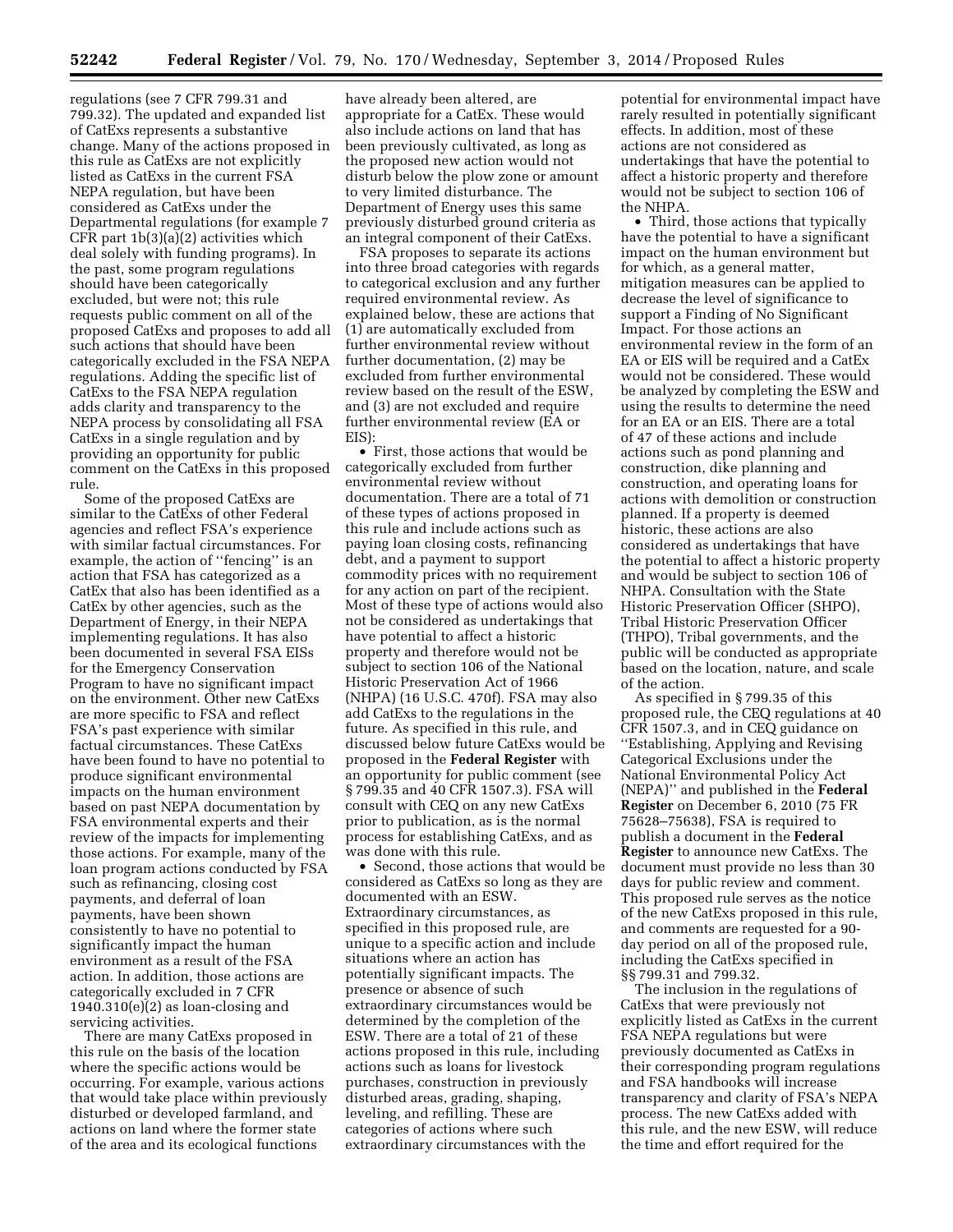environmental evaluation of actions that in the past required an EA, but almost always resulted in a FONSI as the result of the EA.

# **EA Changes**

The current FSA NEPA regulations in 7 CFR part 1940, subpart G, have two categories of Environmental Assessments (Class I and Class II). As currently specified by CEQ, there is no variation on EA requirements, for example, a checklist does not meet the definition of an EA (40 CFR 1508.9). This proposed regulation has only one category of Environmental Assessment, which would make the NEPA process less complex and consistent with the CEQ regulations. This is a substantive change in the regulation, but not in the current process.

The current FSA Farm Programs NEPA regulations in 7 CFR part 799 do not specify the types of actions for which an EA is required. This rule proposes a specific list of actions for which an EA is normally required, in addition to the previously discussed list of CatExs where an ESW is needed to determine if an EA is required (see 7 CFR 799.31 and 799.32, respectively). This rule also proposes the information that must be included in an EA (see 7 CFR 799.42). These provisions would help add clarity to the NEPA process.

This rule proposes to add criteria for developing a programmatic EA (PEA) if proposed actions in a program individually have an insignificant environmental impact, but cumulatively could have a significant impact (see 7 CFR 799.40(c)). FSA currently performs PEAs under the current regulations. FSA's PEAs are broad NEPA documents that examine a program or policy on a larger scale and provide an analytical framework to examine environmental impacts in comprehensive manner while providing the basis for future proposed actions and site-specific analyses (''tiering''). For example, the rulemaking to implement the Voluntary Public Access and Habitat Incentive Program (VPA–HIP) required State-level PEAs for all grant recipients. This eliminates the need to review and prepare an ESW for each of the

individual incentives to provide public access or implement public access related activities for any single parcel of land in a State. The PEA process allows FSA to identify similar actions that share common issues, timing or geography; provides a framework for future tiered analyses to be consistent with one another; shortens development time; and reduces funding needs while streamlining or eliminating the environmental review process for certain individual actions analyzed in the PEA.

The use of the amended CatEx lists would likely substantially reduce the number of EAs that FSA is required to complete in a year, as compared to the number of EAs that FSA has completed in the past. The expected reduction in the number of EAs would depend on the finding of no extraordinary circumstances during the ESW analysis—in some cases the ESW process could result in a finding that an EA is required. Specifically, many Farm Loan Programs actions that currently require an EA would be categorically excluded with documentation required using the new ESW process. Some would be categorically excluded without documentation.

# **EIS Changes**

This rule proposes a new subpart on the EIS process that consolidates EIS requirements from the existing regulations and more specifically describes the processes involved. As proposed in this rule and as required by NEPA and CEQ regulations, an EIS would be required for the following four types of actions:

• Legislative proposals, not including appropriations requests, drafted and submitted to Congress by FSA that have the potential to have significant impact on the quality of the human environment, as specified in 40 CFR 1506.8;

• Regulations for new programs, if through the preparation of an EA, FSA has determined that an EIS is necessary;

• Broad Federal assistance programs administered by FSA involving significant financial assistance for ground disturbing activities or payments to program participants that may have significant cumulative impacts on the human environment or national economy; and

• Ongoing programs that have been found through previous environmental analyses to have major environmental concerns.

These four categories of actions, while more clearly defined in this proposed rule than in the current regulations, are substantially similar to the requirements in the current NEPA regulations for FSA Farm Programs in 7 CFR part 799. The current NEPA regulations for FSA Farm Loan Programs in 7 CFR part 1940, subpart G, specify some general criteria for determining if an EIS is needed, with an emphasis on the location of the action (for example, floodplains, wetlands). The proposed changes are intended to clarify the requirements for an EIS, but are not intended to substantively change when an EIS is required. The changes in this proposed rule are not expected to result in a change in the number of EISs that FSA conducts each year. The proposed changes explain more clearly the procedures and process FSA will follow when preparing an EIS, including specific requirements for the information that must be included in an EIS. This rule also adds specific information on the process for developing a programmatic EIS, which is currently specified in the FSA handbooks rather than the regulations. As noted earlier, much of that process has already been implemented administratively.

# **Summary of Proposed Substantive Changes**

This proposed rule consolidates and reorganizes the provisions currently in 7 CFR parts 799 and 1940, subpart G, into a revised 7 CFR part 799, adds longer and more specific lists of CatExs and of actions requiring an EA, and adds new provisions to comply with current CEQ guidance. The following table summarizes how the major provisions in this proposed regulation compare to similar provisions in the existing regulations.

# TABLE 1—CHANGES FROM CURRENT 7 CFR PARTS 799 AND 1940 TO PROPOSED 7 CFR PART 799

| Major provisions                   | Current 7 CFR part 799                                                                                                                 | Current 7 CFR part 1940                                                                                  | Proposed 7 CFR part 799                                                                                                                                               | Additional information                                                                                                                                |
|------------------------------------|----------------------------------------------------------------------------------------------------------------------------------------|----------------------------------------------------------------------------------------------------------|-----------------------------------------------------------------------------------------------------------------------------------------------------------------------|-------------------------------------------------------------------------------------------------------------------------------------------------------|
| Categorical Exclusions<br>(CatEx). | The term categorical ex-<br>clusion is not used, al-<br>though there is a list of<br>actions not normally re-<br>quiring an EA or EIS. | Some specific Farm Loan<br>Programs actions are<br>categorically excluded<br>under 7 CFR<br>1940.310(d). | Lists all categories of FSA<br>actions and separates<br>them into three cat-<br>egories:<br>• Actions that are always<br>CatExs. with no docu-<br>mentation required. | Proposed rule also in-<br>cludes specific process<br>for publishing new<br>CatExs in the future, in-<br>cluding public review<br>and comment process. |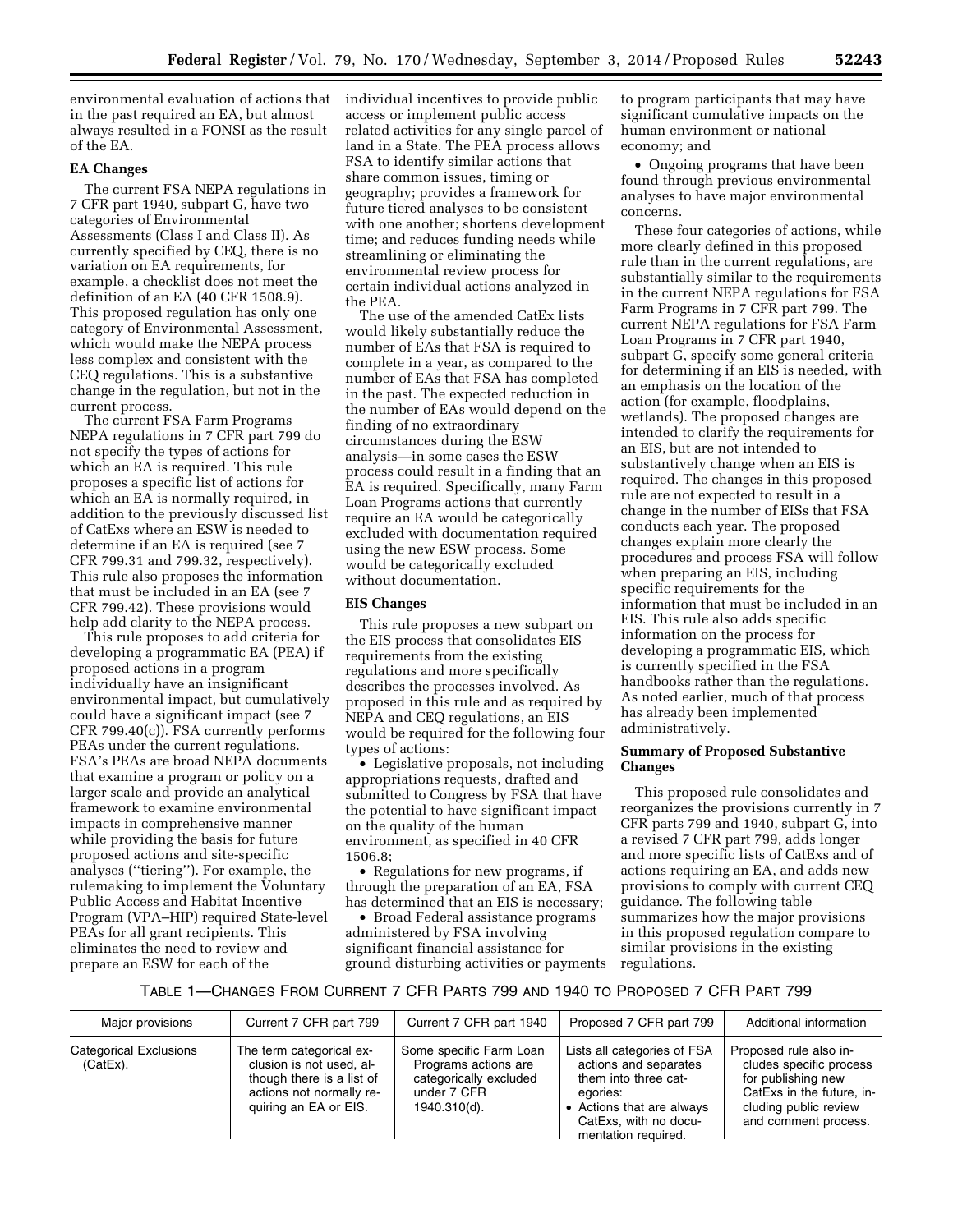# TABLE 1—CHANGES FROM CURRENT 7 CFR PARTS 799 AND 1940 TO PROPOSED 7 CFR PART 799—Continued

| Major provisions                                                   | Current 7 CFR part 799                                                                                                                                                                    | Current 7 CFR part 1940                                                                                                                                                                                      | Proposed 7 CFR part 799                                                                                                                                                                                                                                                                                                              | Additional information                                                                                                                                                                                                                  |
|--------------------------------------------------------------------|-------------------------------------------------------------------------------------------------------------------------------------------------------------------------------------------|--------------------------------------------------------------------------------------------------------------------------------------------------------------------------------------------------------------|--------------------------------------------------------------------------------------------------------------------------------------------------------------------------------------------------------------------------------------------------------------------------------------------------------------------------------------|-----------------------------------------------------------------------------------------------------------------------------------------------------------------------------------------------------------------------------------------|
|                                                                    |                                                                                                                                                                                           |                                                                                                                                                                                                              | • Actions that are cat-<br>egorically excluded with<br>documentation in an<br><b>ESW</b> to determine<br>whether an extraordinary<br>circumstance exists in<br>which case an EA would<br>be required.<br>• Actions that cannot be<br>CatExs and require the<br>completion of the ESW<br>to determine if an EA or<br>EIS is required. |                                                                                                                                                                                                                                         |
| <b>Environmental Assess-</b><br>ments (EAs).                       | Requires NEPA process to<br>be followed but does not<br>specify which Farm Pro-<br>grams actions require an<br>EA.                                                                        | Requires EAs, depending<br>on circumstances, for<br>certain Farm Loan Pro-<br>grams actions. See 7<br>CFR 1940.311, 312,<br>318, and 319.                                                                    | Eliminates the Class I and<br>Class II actions for Farm<br>Loan Programs. Lists all<br>specific FSA actions that<br>require an EA, and<br>those that require an<br>ESW to determine if an<br>EA is required.                                                                                                                         | Some actions that cur-<br>rently require an EA<br>would be categorically<br>excluded actions.                                                                                                                                           |
| Environmental Impact<br>Statements (EIS).                          | Specifies general cat-<br>egories of FSA Farm<br>Programs actions that<br>are likely to have a sig-<br>nificant impact on the<br>environment, and spe-<br>cific programs that are<br>not. | Specifies criteria for deter-<br>mining significant im-<br>pact, with an emphasis<br>on floodplains and wet-<br>lands. See 7 CFR<br>1940.313, 314, and 320.                                                  | Specifies the general cat-<br>egories of FSA actions<br>that are likely to have a<br>significant impact on the<br>environment. Specifies<br>the content of an EIS<br>and the review process.                                                                                                                                         | No change in the types of<br>actions for which an EIS<br>is required, but more de-<br>tail on the content and<br>review process of an<br>EIS.                                                                                           |
| <b>Environmental Screening</b><br>Worksheet (ESW).                 | An appendix provides the<br>now obsolete ASCS-<br>929 form.                                                                                                                               | <b>Environmental Evaluation</b><br>(RD 1940-22 (NOTE:<br>RD is a successor agen-<br>cy to FmHA)) is required<br>to determine if a Class I<br>or Class II EA should be<br>prepared. See 7 CFR<br>1940.317(c). | An ESW would be re-<br>quired for FSA actions<br>that fall into a listed<br>CatEx requiring docu-<br>mentation to determine if<br>an extraordinary cir-<br>cumstance exists and if<br>an EA or EIS should be<br>prepared.                                                                                                            | The description of how to<br>use the current FSA En-<br>vironmental Evaluation<br>form (FSA 850) is in the<br>handbooks, not the reg-<br>ulations. The ESW is<br>shorter and has more<br>specific criteria than the<br>current FSA 850. |
| Programmatic NEPA Proc-<br>ess.                                    | Not addressed                                                                                                                                                                             | Not addressed specifically,<br>although tiering is in 7<br>CFR 1940.327.                                                                                                                                     | Specified process for con-<br>ducting programmatic<br>NEPA for FSA programs<br>and actions that have a<br>national scope.                                                                                                                                                                                                            | This is not a new process<br>for FSA, but the process<br>is currently not specified<br>in the FSA regulations.                                                                                                                          |
| Integration of other envi-<br>ronmental laws and reg-<br>ulations. | NEPA and CEQ's NEPA<br>regulations are the only<br>environmental laws and<br>regulations referenced.                                                                                      | Some other environmental<br>law requirements are<br>mentioned, but not in<br>detail and with little guid-<br>ance on how they apply.                                                                         | Many environmental laws,<br>Executive Orders, and<br>regulations are added as<br>references. Compliance<br>with other environmental<br>laws such as NHPA is<br>explained in detail and<br>integrated into the ESW.                                                                                                                   | FSA already complies with<br>the Executive Orders,<br>USDA regulations, laws,<br>and CEQ guidance list-<br>ed in the proposed rule,<br>but most of those ref-<br>erences are not in the<br>current regulations.                         |

# **Consolidating and Clarifying Amendments**

Many of the proposed changes in this rule are essentially minor technical and clarifying changes, some changes reorganize the requirements from the current regulations. This section of the preamble discusses the technical and structural changes to the regulations that are intended to increase clarity and remove obsolete provisions, but would not change requirements for the public or change the environmental review processes administratively.

All of the definitions that apply to NEPA implementation for FSA Farm Programs, Farm Loan Programs, and CCC programs administered by FSA would be in one section of the consolidated regulations, § 799.4. In addition to the definitions already in the current regulations, this rule proposes to add definitions for ''application,'' ''construction,'' ''consultation,'' ''environmental screening worksheet,'' ''financial assistance,'' ''historic properties,'' ''memorandum of agreement,'' ''program participant,'' ''protected resources,'' ''State Historic Preservation Officer,'' ''Tribal Historic Preservation Officer,'' and ''wetlands.'' These terms are all already used in

FSA's current NEPA implementation and Environmental Quality Programs handbook (1–EQ); adding them to the regulations will provide clarity to the FSA NEPA process, but will not change the existing process. For example, the definition for ''historic properties'' in this rule, includes prehistoric or historic districts, sites, buildings, structures or objects, which are included in, or eligible for inclusion in, the National Register of Historic Places, which is consistent with the other Federal agencies and NHPA (16 U.S.C. 470– 470x–6) regulations.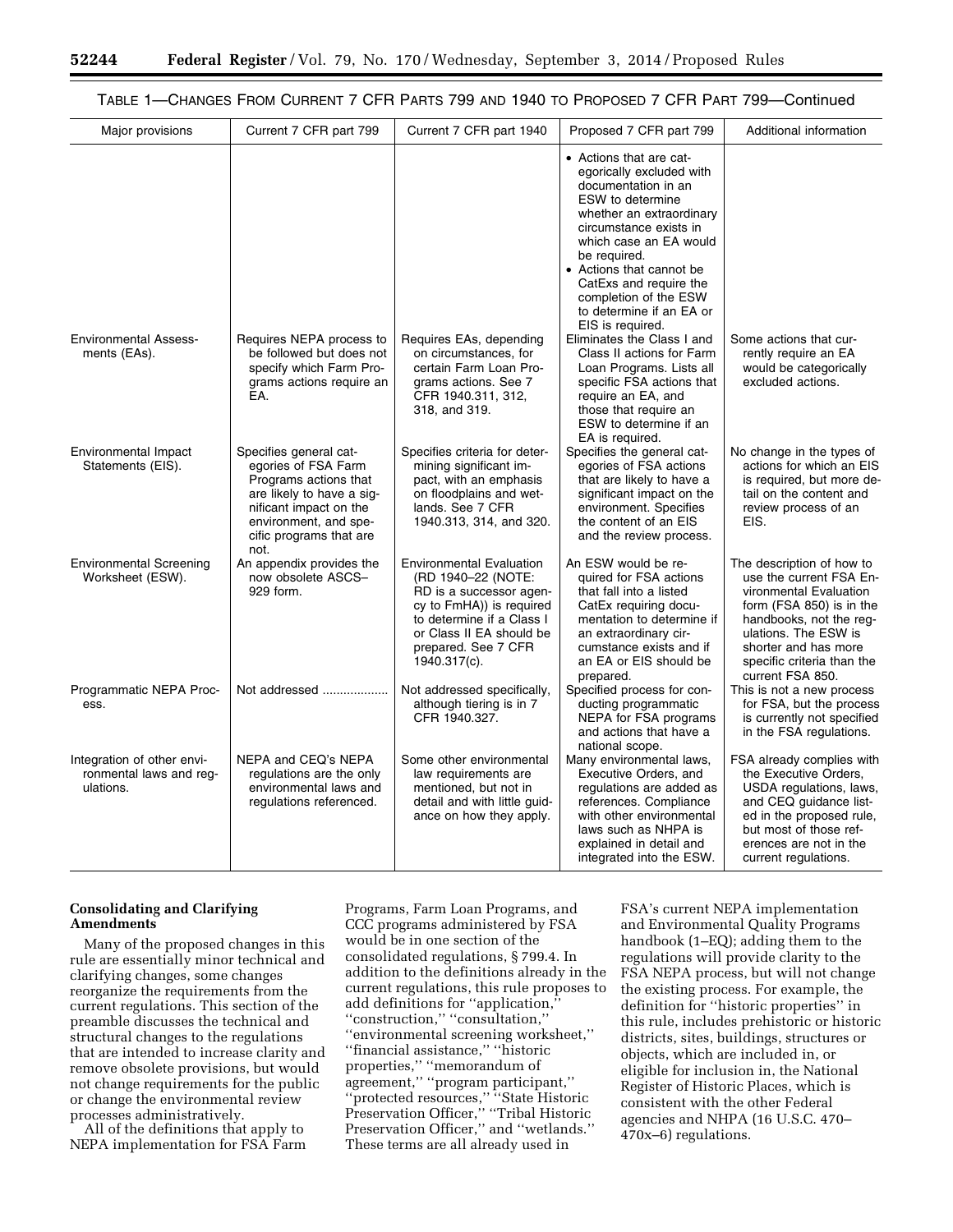Similarly, the definition for ''consultation'' in this rule includes the process of considering the views of other participants in the environmental review process and seeking agreement where feasible is consistent with how other USDA agencies (for example, NRCS) define ''consultation'' in their NEPA and NHPA regulations.

As proposed in this rule, all of the FSA NEPA compliance responsibilities would be specified in 7 CFR part 799. The regulations would clarify who is responsible for NEPA and NHPA compliance at the national level by specifying that the Administrator or designee will appoint a National Environmental Compliance Manager as required by 40 CFR 1507.2(a) and a Federal Preservation Officer as required by section 110 of NHPA (16 U.S.C. 470hndash;2(a)) and Executive Order 13287. These are not new responsibilities; this would clarify the regulations. To update the current position titles in FSA, the references to State Director from 7 CFR part 1940, subpart G, would be changed to State Executive Director. Other revised provisions would clarify the role of the State Environmental Coordinator, to be consistent with current practice.

The requirements for CatExs, EAs, and EISs would be organized into separate subparts, so that it would be clearer which requirements and processes apply to each type of environmental review. For example, the section on ''tiering,'' a process that is relevant to the EIS process but not used for EAs or CatExs, would be in the EIS subpart, but the requirements for ''tiering'' would not change.

Many of the changes in this proposed rule would remove obsolete provisions and terminology. For example, references to agencies that no longer exist would be removed, and replaced with references to FSA. This rule would also remove references to programs that no longer exist (such as the Agricultural Conservation Program, Water Bank Program, Tobacco Production Adjustment Program, Bee Indemnity Program, and Naval Stores Program), replacing them with more general provisions that apply to types of programs and actions rather than to specific programs. These changes would make the regulations clearer, more transparent, and up to date, but are not substantive changes and should have no impact on the NEPA analysis process.

The current regulations in 7 CFR parts 799 and 1940, subpart G, have numerous exhibits and appendices. These include obsolete forms and obsolete organizational charts. This rule would remove those exhibits and

appendices, which would not change the current process because in most cases the referenced items are no longer used. This rule would add references in § 799.1, "Purpose," to several dozen relevant environmental laws, Executive Orders, and regulations that were developed since the current regulations were published. References to departmental regulations currently listed in appendices to 7 CFR part 1940 would also be moved to this list of references. FSA is already required to comply with these laws, Executive Orders, departmental regulations, and regulations of other agencies, so listing all of the relevant references in one consolidated section would not be a change the current practice.

#### **Conforming Changes**

In addition to the changes discussed above, a number of changes would need to be made in other related FSA regulations. Throughout the FSA regulations, references to NEPA regulations and environmental compliance would be updated to refer to 7 CFR part 799. Several environmental compliance sections would become redundant and would be removed. For example, the separate environmental compliance section for the Farm Storage Facility Loan program would be removed, because that program is subject to the same environmental compliance requirements as every other FSA program.

Currently, the Rural Housing Service and Rural Business-Cooperative Service also use 7 CFR part 1940, subpart G. However, exhibit M to subpart G, ''Implementation Procedures for the Conservation of Wetlands and Highly Erodible Land Affecting Farmer Program Loans and Loans to Indian Tribes and Tribal Corporations,'' is currently only used by FSA. The Rural Development agencies do not use exhibit M to subpart G because the provisions related to swampbuster and sodbuster do not apply to the Rural Development agencies. There are cross references to exhibit M throughout subpart G that would be unnecessarily complicated to change at this time because the goal is to remove subpart G when both Rural Development and FSA have their own replacement regulations in place. Therefore, the content of exhibit M to subpart G would be replaced with references for specific types of information, for example, when to refer to 7 CFR part 12 or 7 CFR part 799.

Along with the changes proposed to the regulations, FSA will make conforming changes to any references to 7 CFR part 1940, subpart G, for example, in forms and handbooks.

#### **Executive Orders 12866 and 13563**

Executive Order 12866, ''Regulatory Planning and Review,'' and Executive Order 13563, ''Improving Regulation and Regulatory Review,'' direct agencies to assess all costs and benefits of available regulatory alternatives and, if regulation is necessary, to select regulatory approaches that maximize net benefits (including potential economic, environmental, public health and safety effects, distributive impacts, and equity). Executive Order 13563 emphasizes the importance of quantifying both costs and benefits, of reducing costs, of harmonizing rules, and of promoting flexibility.

The Office of Management and Budget (OMB) designated this rule as significant under Executive Order 12866, ''Regulatory Planning and Review,'' and has reviewed this rule. A summary of the cost benefit analysis is provided below and is available at *[www.regulations.gov](http://www.regulations.gov)* and from the contact information listed above.

#### **Clarity of the Regulations**

Executive Order 12866, as supplemented by Executive Order 13563, requires each agency to write all rules in plain language. In addition to your substantive comments on this proposed rule, we invite your comments on how to make it easier to understand. For example:

• Are the requirements in the rule clearly stated? Are the scope and intent of the rule clear?

• Does the rule contain technical language or jargon that is not clear?

• Is the material logically organized?

• Would changing the grouping or order of sections or adding headings make the rule easier to understand?

• Could we improve clarity by adding tables, lists, or diagrams?

• Would more, but shorter, sections be better? Are there specific sections that are too long or confusing?

• What else could we do to make the rule easier to understand?

## **Summary of Economic Impacts**

This rule is expected to provide both quantifiable and qualitative benefits. It is expected to provide qualitative benefits by improving the efficiency and transparency of the NEPA process. By consolidating FSA NEPA procedures into a single rule and more clearly identifying the process required under different types of circumstances, this rule is expected to increase understanding and consistency in implementing the NEPA process while decreasing the time spent addressing NEPA requirements. Confusion in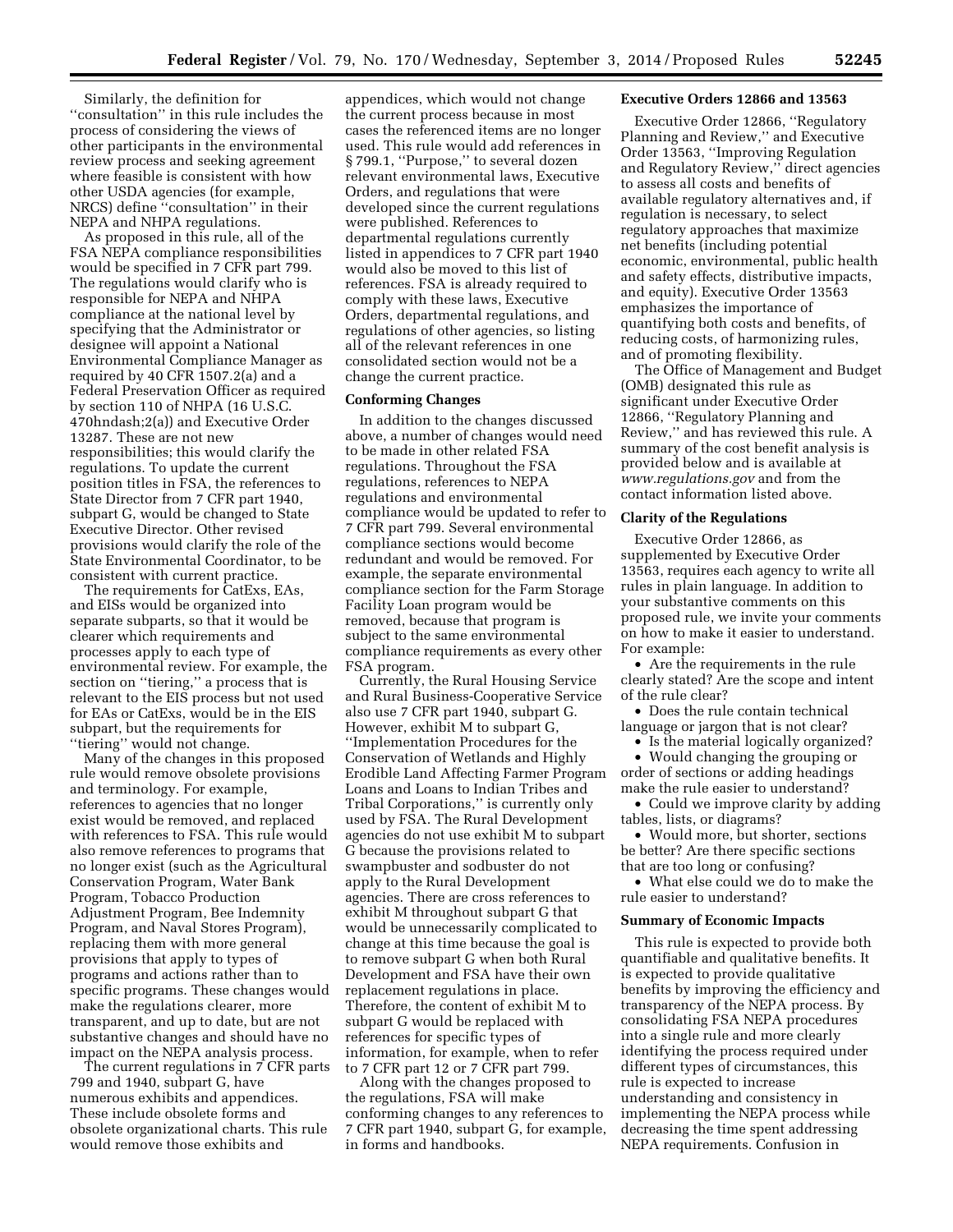selecting the correct type of NEPA analysis can cause unnecessary delays in implementing projects and approving loans. For example, delay can occur if an EA was done but a CatEx could have applied. The current number of any NEPA analysis errors, as well as the delays caused by the lack of clarity and consistency in the current rules, is difficult to quantify. However, it is clear that increasing consistency and transparency, and reducing errors and uncertainty, will provide public benefit.

The expanded and clarified list of CatExs in this rule is expected to generate specific, quantifiable benefits associated with reducing the number of EAs required. One benefit will be the cost savings due to reduced FSA workload. The public, including, but not limited to, individual program participants, lenders, and State agencies and organizations, will likely see both cost savings and qualitative benefits from the reduced time required to complete the NEPA process for both Farm Programs and Farm Loan Programs actions. To estimate the impact of fewer EAs, the Cost Benefit Analysis uses the assumptions that current programs continue and that most Farm Loan Programs actions for which the current regulation would require site level EAs would qualify for either CatExs without documentation or for CatExs that require the use of the ESW. Using these assumptions, the proposed NEPA rule changes could eliminate, on average, 314 environmental assessments per year based on our analysis of Farm Loan Programs EAs done between 2002 and 2009. In 2008, the average cost to FSA for these EAs was estimated at \$1,100, suggesting an annual savings of \$345,000 in FSA expenses for environmental reviews as a result of this rule.

Actual cost savings may be higher or lower than \$345,000 in any specific year, because the number and types of required NEPA analyses in any given year depend on participation in the specific FSA programs for which NEPA applies. For example, the impact for Farm Loan Programs depends on how many loans are for actions on land that has already been disturbed, as opposed to those that involve additional disturbance such as pond or building construction.

This rule does not change the basic requirements for an EIS, so it is not expected to result in a change in the number of EISs associated with FSA programs. Therefore, no costs or benefits, other than increased clarity of procedure, are expected for the EIS process as a result of this rule.

# **Regulatory Flexibility Act**

The Regulatory Flexibility Act (5 U.S.C. 601–612), as amended by the Small Business Regulatory Enforcement Fairness Act of 1996 (SBREFA), generally requires an agency to prepare a regulatory flexibility analysis of any rule whenever an agency is required by the Administrative Procedure Act (5 U.S.C. 553) or any other law to publish a proposed rule, unless the agency certifies that the rule will not have a significant economic impact on a substantial number of small entities. FSA has determined that this rule would not have a significant impact on a substantial number of small entities for the reasons explained below. Consequently, FSA has not prepared a regulatory flexibility analysis.

This rule would generally reduce the level of NEPA analysis required for most Farm Loan Programs and some Farm Programs actions. It should have a minor positive effect on small entities, including small government entities, by reducing the uncertainty and delay associated with NEPA compliance.

#### **Environmental Evaluation**

The Council on Environmental Quality regulations do not direct agencies to prepare a NEPA analysis or document before establishing Agency procedures (such as this regulation) that supplement the CEQ regulations for implementing NEPA. Agencies are required to adopt NEPA procedures that establish specific criteria for, and identification of, three classes of actions: Those that normally require preparation of an environmental impact statement; those that normally require preparation of an environmental assessment; and those that are categorically excluded from further NEPA review (40 CFR 1507.3(b)). Categorical exclusions are one part of those agency procedures, and therefore establishing categorical exclusions does not require preparation of a NEPA analysis or document. Agency NEPA procedures are procedural guidance to assist agencies in the fulfillment of agency responsibilities under NEPA, but are not the agency's final determination of what level of NEPA analysis is required for a particular proposed action. The requirements for establishing agency NEPA procedures are set forth at 40 CFR 1505.1 and 1507.3. The determination that establishing categorical exclusions does not require NEPA analysis and documentation has been upheld in *Heartwood, Inc.* v. *U.S. Forest Service,*  73 F. Supp. 2d 962, 972–73 (S.D. Ill.

1999), *aff'd,* 230 F.3d 947, 954–55 (7th Cir. 2000).

## **Executive Order 12372**

Executive Order 12372, ''Intergovernmental Review of Federal Programs,'' requires consultation with State and local officials. The objectives of the Executive Order are to foster an intergovernmental partnership and a strengthened Federalism, by relying on State and local processes for State and local government coordination and review of proposed Federal Financial assistance and direct Federal development. This rule does not provide grants, cooperative agreements, or any other benefits. Therefore, FSA has concluded that this rule does not require consultation with State and local officials as when USDA provides Federal financial assistance or direct Federal development (see 7 CFR 3015.307). Therefore, this rule is not subject to Executive Order 12372.

#### **Executive Order 12988**

This rule has been reviewed in accordance with Executive Order 12988, ''Civil Justice Reform.'' This rule preempts State and local laws, regulations, or policies that are in conflict with the provisions of this rule. The rule will not have retroactive effect. Any action under this rule may be appealed, consistent with the Administrative Procedure Act (Pub. L. 79–404). Before any judicial action may be brought regarding the provisions of this rule, all administrative remedies in accordance with 7 CFR parts 11 and 780 must be exhausted.

#### **Executive Order 13132**

This rule has been reviewed under Executive Order 13132, ''Federalism.'' The policies contained in this rule do not have any substantial direct effect on States, the relationship between the Federal government and the States, or the distribution of power and responsibilities among the various levels of government. Nor does this proposed rule impose substantial direct compliance costs on State and local governments. The provisions in this proposed rule may impose compliance costs on State and local governments, but these are not new costs, as the provisions in this rule have already been implemented as required by per various Executive Orders, laws, and CEQ guidance. Therefore, consultation with the States is not required.

## **Executive Order 13175**

This rule has been reviewed in accordance with the requirements of Executive Order 13175, ''Consultation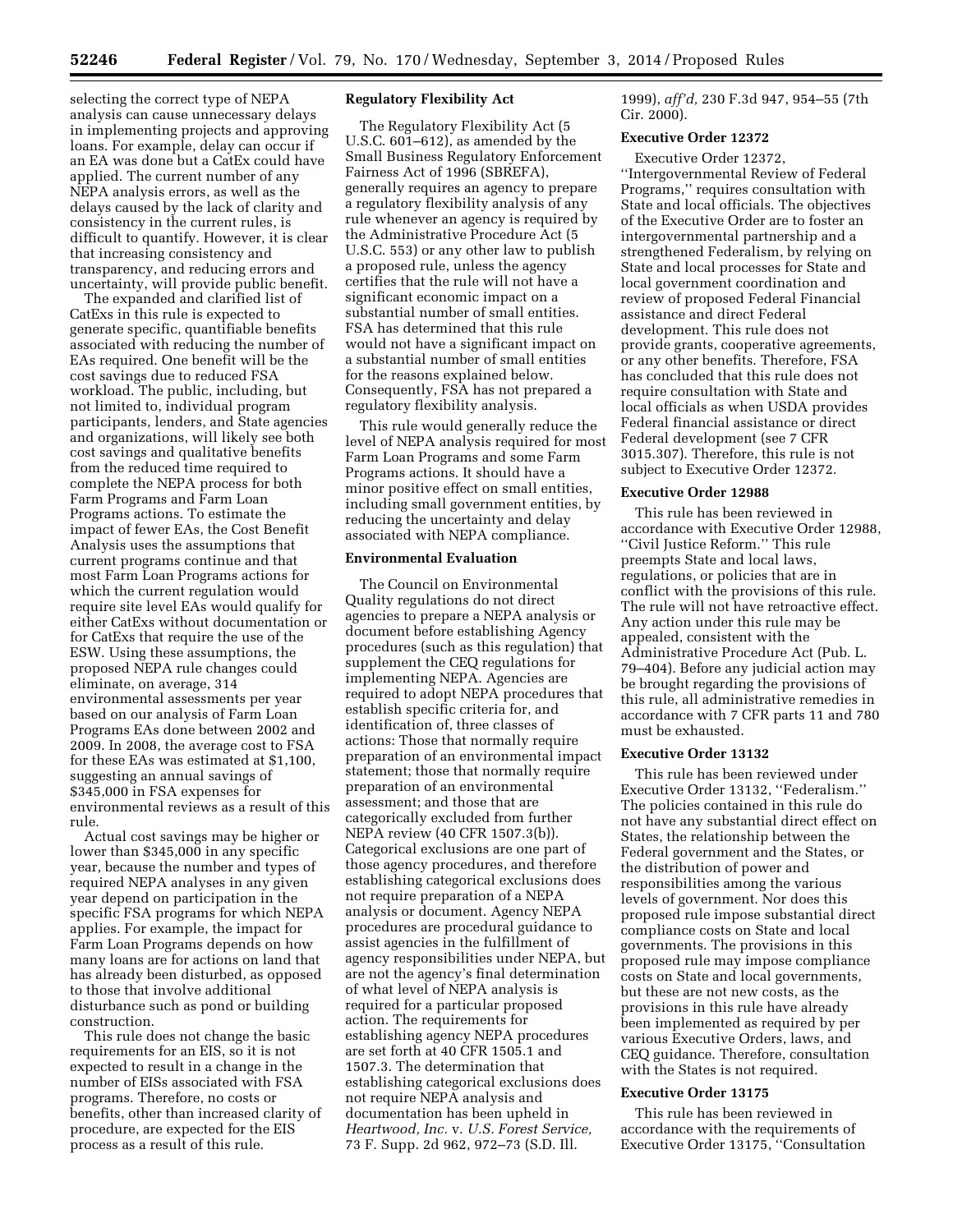and Coordination with Indian Tribal Governments.'' Executive Order 13175 requires Federal agencies to consult and coordinate with tribes on a governmentto-government basis on policies that have tribal implications, including regulations, legislative comments or proposed legislation, and other policy statements or actions that have substantial direct effects on one or more Indian tribes, on the relationship between the Federal Government and Indian tribes or on the distribution of power and responsibilities between the Federal Government and Indian tribes.

FSA has assessed the impact of this rule on Indian tribes and determined that this rule does not, to our knowledge, have tribal implications that require tribal consultation under Executive Order 13175. If a Tribe requests consultation, FSA will work with the USDA Office of Tribal Relations to ensure meaningful consultation is provided where changes, additions, and modifications are identified for this rule, which are not expressly mandated by any law or regulation.

# **Unfunded Mandates Reform Act of 1995**

Title II of the Unfunded Mandate Reform Act of 1995 (UMRA, Pub. L. 104–4) requires Federal agencies to assess the effects of their regulatory actions on State, local, or Tribal governments, or the private sector. Agencies generally must prepare a written statement, including a cost benefit analysis, for proposed and final rules with Federal mandates that may result in expenditures of \$100 million or more in any 1 year for State, local, or Tribal governments, in the aggregate, or to the private sector. UMRA generally requires agencies to consider alternatives and adopt the more cost effective or least burdensome alternative that achieves the objectives of the rule. This rule does not contain Federal mandates for State, local, or tribal governments or for the private sector that would result in the addition analysis as required by Title II of UMRA. Therefore, this rule is not subject to the requirements of sections 202 and 205 of UMRA.

#### **Federal Assistance Programs**

This rule applies to all Farm Service Agency Federal assistance programs found in the Catalog of Federal Domestic Assistance.

## **Paperwork Reduction Act of 1995**

Currently, as specified in 7 CFR 1940.350, the OMB control number approving the NEPA information

collection, for FSA and the Rural Development agencies is 0575–0094. The proposed changes to the regulation eliminate FSA's use of the form, RD 1940–22, Request for Environmental Information, previously used by FSA and included in that approval. In the past, financial institutions completed the form RD 1940–22 and submitted the form to FSA; that process has been revised and that form is no longer used.

The proposed FSA NEPA regulation does not have any information collection activities related to the NEPA process. An FSA county office employee gathers information from soil maps, wetland maps, etc. then visits the site. The FSA county office employee uses the ESW form, which is an internal form within FSA only. The ESW is completed by the FSA county office staff, with relevant information from one or more of the following as appropriate: completed application, from the visiting farmers, and like all other FSA programs an AD–1026, which is approved for FSA use under OMB control number 0560– 0185 is required to be on file to comply with swampbuster and sodbuster. There is no information collection burden for this proposed rule because it is associated with application for or participation in one or more FSA programs and that information collection burden is approved for each respective FSA program, as needed. As noted in § 799.42(c), FSA may request a program participant to provide information for use in an EA. That supplemental information will be case specific; the primary information comes from the information the applicant gave to the program itself (already covered by PRA) and site visits. Any additional information will be specific to the action in question. Therefore, it does not require additional approval under the Paperwork Reduction Act.

#### **E-Government Act Compliance**

FSA is committed to complying with the E-Government Act, to promote the use of the Internet and other information technologies to provide increased opportunities for citizen access to Government information and services, and for other purposes. The proposed rule and substantiating documents, and the final rule when approved, will be available on the FSA Web site at *[http://www.fsa.usda.gov/](http://www.fsa.usda.gov/FSA/webapp?area=home&subject=ecrc&topic=nep) [FSA/webapp?area=home&subject=](http://www.fsa.usda.gov/FSA/webapp?area=home&subject=ecrc&topic=nep) [ecrc&topic=nep.](http://www.fsa.usda.gov/FSA/webapp?area=home&subject=ecrc&topic=nep)* 

# **List of Subjects**

*7 CFR Part 761* 

Accounting, Loan programsagriculture, Rural areas.

### *7 CFR Part 762*

Agriculture, Banks, Banking, Credit, Loan programs-agriculture, Reporting and recordkeeping requirements.

# *7 CFR Part 763*

Agriculture, Banks, Banking, Credit, Loan programs-agriculture.

#### *7 CFR Part 764*

Agriculture, Disaster assistance, Loan programs-agriculture.

#### *7 CFR Part 765*

Agriculture, Agricultural commodities, Credit, Livestock, Loan programs—agriculture.

#### *7 CFR Part 766*

Agriculture, Agricultural commodities, Credit, Livestock, Loan programs—agriculture.

# *7 CFR Part 767*

Agriculture, Credit, Government property, Government property management, Indians—loans, Loan programs—agriculture.

## *7 CFR Part 770*

Credit, Indians, Loan programsagriculture, Reporting and recordkeeping requirements.

# *7 CFR Part 772*

Agriculture, Credit, Loan programsagriculture, Rural areas.

#### *7 CFR Part 773*

Apples, Loan programs-agriculture.

#### *7 CFR Part 774*

Loan programs-agriculture, Seeds.

# *7 CFR Part 799*

Environmental impact statements.

# *7 CFR Part 1436*

Administrative practice and procedure, Loan programs-agriculture, Penalties, Price support programs, Reporting and recordkeeping requirements.

#### *7 CFR Part 1940*

Agriculture, Environmental protection, Flood plains, Grant programs-agriculture, Grant programshousing and community development, Loan programs-agriculture, Loan programs-housing and community development, Low and moderate income housing, Reporting and recordkeeping requirements, Rural areas, Truth in lending.

For the reasons discussed in the preamble, FSA proposes to amend 7 CFR chapters VII, XIV, and XVIII as follows: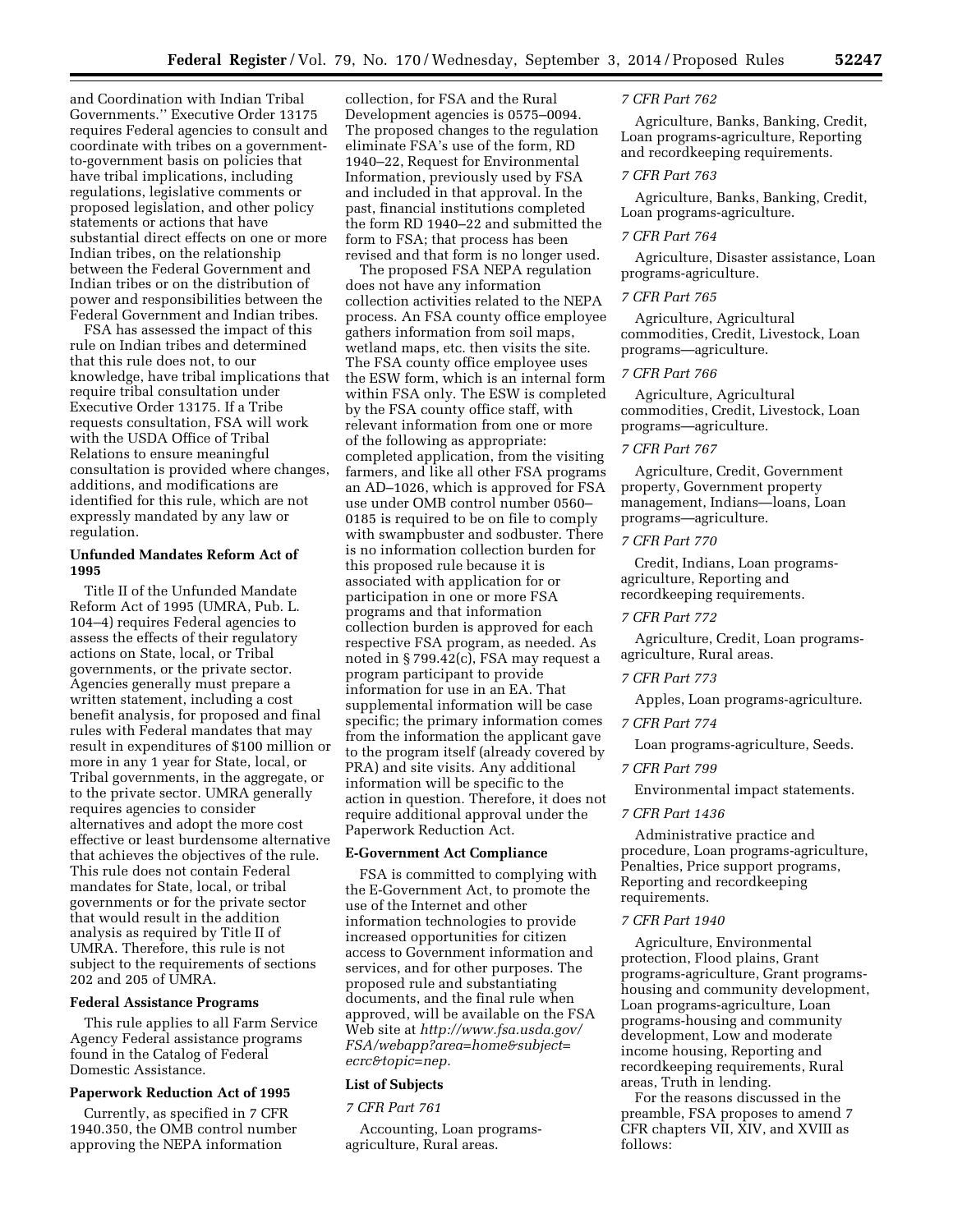**7 CFR Chapter VII** 

# **PART 761—FARM LOAN PROGRAMS; GENERAL PROGRAM ADMINISTRATION**

■ 1. The authority citation for part 761 would continue to read as follows:

**Authority:** 5 U.S.C. 301 and 7 U.S.C. 1989.

# **§ 761.10 [Amended]**

 $\blacksquare$  2. Amend § 761.10(c)(3) by removing the words ''subpart G of 7 CFR part 1940'' and adding the words ''part 799 of this chapter'' in their place.

# **PART 762—GUARANTEED FARM LOANS**

■ 3. The authority citation for part 762 continues to read as follows:

**Authority:** 5 U.S.C. 301 and 7 U.S.C. 1989.

#### **§ 762.128 [Amended]**

■ 4. Amend § 762.128 as follows: ■ a. In paragraph (a) remove the words ''part 1940, subpart G, of this title'' and add the words ''part 799 of this chapter'' in their place; and

■ b. In paragraph (c)(3) remove the words ''part 1940, subpart G'' and add the words ''part 799 of this chapter'' in their place.

# **PART 763—LAND CONTRACT GUARANTEE PROGRAM**

■ 5. The authority citation for part 763 continues to read as follows:

**Authority:** 5 U.S.C. 501 and 7 U.S.C. 1989.

#### **§ 763.7 [Amended]**

■ 6. In § 763.7(b)(12) remove the words ''part 1940, subpart G, of this title'' and add the words ''part 799 of this chapter'' in their place.

# **§ 763.16 [Amended]**

 $\blacksquare$  7. In § 763.16(a) remove the words ''part 799 and part 1940, subpart G, of this title'' and add the words ''part 799 of this chapter'' in their place.

#### **PART 764—DIRECT LOAN MAKING**

■ 8. The authority citation for part 764 continues to read as follows:

**Authority:** 5 U.S.C. 301 and 7 U.S.C. 1989.

#### **§§ 764.51 and 764.106 [Amended]**

■ 9. Amend §§ 764.51(b)(7) and 764.106(b) by removing the words ''subpart G of 7 CFR part 1940'' and adding the words ''part 799 of this chapter'' in their place.

# **PART 765—DIRECT LOAN SERVICING—REGULAR**

■ 10. The authority citation for part 765 continues to read as follows:

**Authority:** 5 U.S.C. 301 and 7 U.S.C. 1989.

#### **§§ 765.205, 765.252, and 765.351 [Amended]**

■ 11. Amend §§ 765.205, 765.252, and 765.351 by removing the words ''subpart G of 7 CFR part 1940'' and adding the words ''part 799 of this chapter'' in their place in the following places:

- a. In § 765.205(a)(3);
- b. § 765.252(b)(3)(ii); and
- c. § 765.351(a)(6).

# **PART 766—DIRECT LOAN SERVICING—SPECIAL**

■ 12. Revise the authority citation for part 766 to read as follows:

**Authority:** 5 U.S.C. 301, 7 U.S.C. 1989, and 1981d(c).

## **Subpart C—Loan Servicing Programs**

# **§§ 766.102 and 766.112 [Amended]**

■ 13. Amend §§ 766.102(a)(5) and 766.112(b)(2) by removing the words ''subpart G of 7 CFR part 1940'' and adding the words ''part 799 of this chapter'' in their place.

# **PART 767—INVENTORY PROPERTY MANAGEMENT**

■ 14. The authority citation for part 767 continues to read as follows:

**Authority:** 5 U.S.C. 301 and 7 U.S.C. 1989.

#### **§ 767.201 [Amended]**

■ 15. Amend § 767.201, introductory text, by removing the words ''subpart G of 7 CFR part 1940'' and adding the words ''part 799 of this chapter'' in their place.

# **PART 770—INDIAN TRIBAL LAND ACQUISITION LOANS**

■ 16. The authority citation for part 770 is revised to read as follows:

**Authority:** 5 U.S.C. 301 and 25 U.S.C. 488.

#### **§ 770.5 [Amended]**

■ 17. Amend § 770.5(a) by removing the words ''exhibit M to subpart G of part 1940 of this title'' and adding the words "part 799 of this chapter" in their place.

# **PART 772—SERVICING MINOR PROGRAM LOANS**

■ 18. The authority citation for part 772 continues to read as follows:

**Authority:** 5 U.S.C. 301, 7 U.S.C. 1989, 25 U.S.C. 490.

## **§ 772.4 [Amended]**

 $\blacksquare$  19. In § 772.4 remove the words "7 CFR part 1940, subpart G and the exhibits to that subpart and''.

#### **§ 772.6 [Amended]**

■ 20. Amend § 772.6(a)(6) by removing the words ''7 CFR part 1940, subpart G'' and adding the words ''part 799 of this chapter'' in their place.

# **PART 773—SPECIAL APPLE LOAN PROGRAM**

■ 21. The authority citation for part 773 continues to read as follows:

**Authority:** Pub. L. 106–224.

### **§ 773.9 [Removed]**

■ 22. Remove § 773.9.

#### **§ 773.18 [Amended]**

■ 23. Amend § 773.18(a)(3) by removing the words ''7 CFR part 1940, subpart G'' and adding the words ''part 799 of this chapter'' in their place.

#### **PART 774—EMERGENCY LOAN FOR SEED PRODUCERS PROGRAM**

■ 24. The authority citation for part 774 continues to read as follows:

**Authority:** Pub. L. 106–224

#### **§ 774.9 [Removed]**

■ 25. Remove § 774.9.

**§ 774.17 [Amended]** 

■ 26. Amend § 774.17(d) by removing the words ''7 CFR part 1940, subpart G'' and adding the words ''part 799 of this chapter'' in their place.

■ 27. Revise part 799 to read as follows:

# **PART 799—COMPLIANCE WITH THE NATIONAL ENVIRONMENTAL POLICY ACT**

## **Subpart A—General Farm Service Agency (FSA) Regulations Implementing NEPA**

Sec.

- 799.1 Purpose.
- 799.2 FSA environmental policy.
- 799.3 Applicability.
- 799.4 Abbreviations and definitions.

#### **Subpart B—FSA and Program Participant Responsibilities**

- 799.5 National office environmental responsibilities.
- 799.6 FSA State office environmental responsibilities.
- 799.7 FSA program participant responsibilities.<br>799.8 Significant e
- Significant environmental effect.
- 799.9 Environmental review documents.
- 799.10 Administrative records.<br>799.11 Actions during NEPA re
- Actions during NEPA reviews.
- 799.12 Emergency circumstances.<br>799.13 FSA as lead agency
- 
- 799.13 FSA as lead agency.<br>799.14 FSA as cooperating FSA as cooperating agency.
- 799.15 Public involvement in
- environmental review.
- 799.16 Scoping.
- 799.17 Public meetings.
- 799.18 Overview of FSA NEPA process.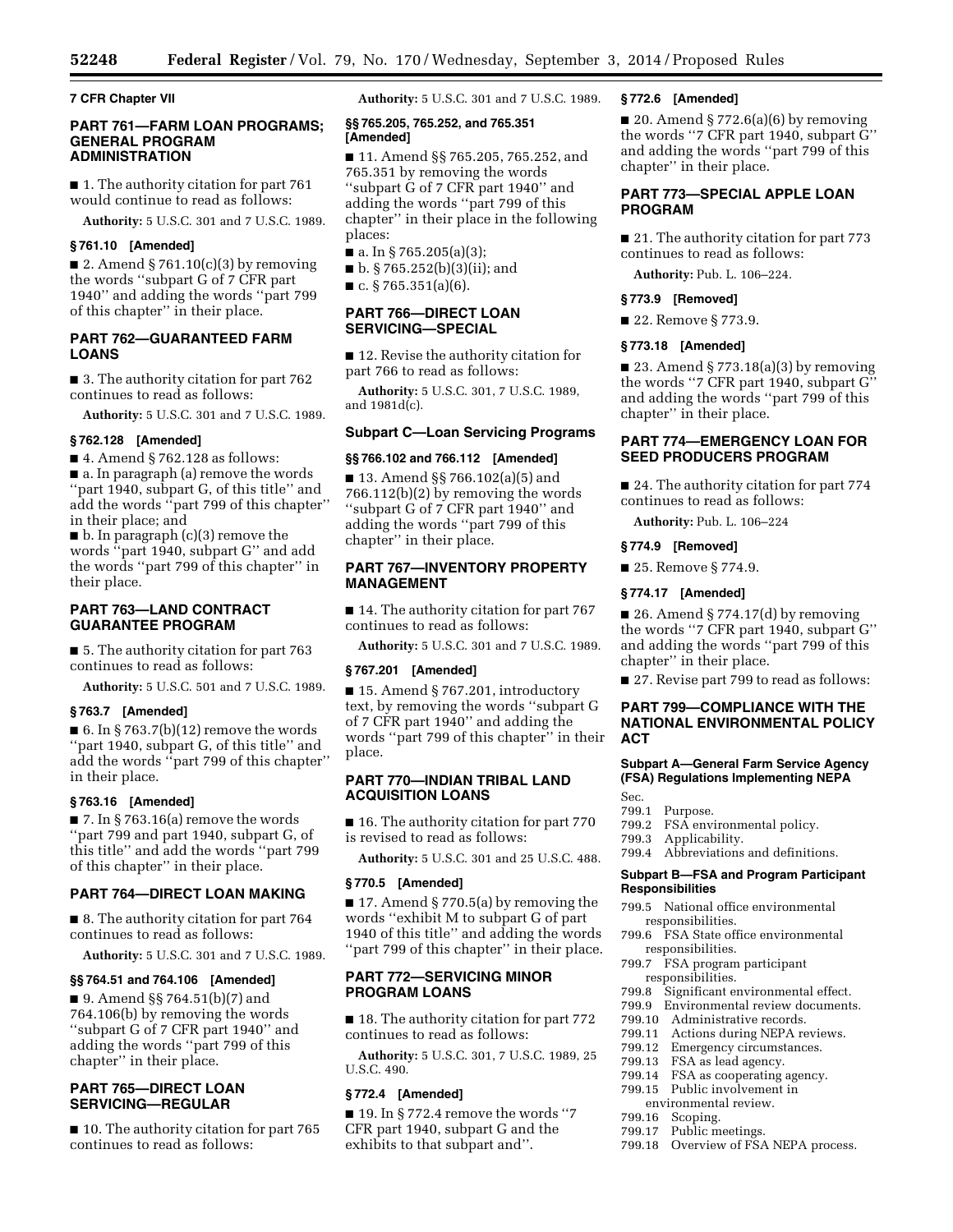## **Subpart C—Environmental Screening Worksheet**

799.20 Purpose of environmental screening worksheet.

799.21 [Reserved]

## **Subpart D—Categorical Exclusions**

- 799.30 Purpose of categorical exclusion process.
- 799.31 Categorical exclusions not requiring an environmental screening worksheet.
- 799.32 Categorical exclusions requiring an environmental screening worksheet.
- 799.33 Extraordinary circumstances.
- 799.34 Review for extraordinary circumstances.
- 799.35 Establishing and revising categorical exclusions.

## **Subpart E—Environmental Assessments (EA)**

- 799.40 Purpose of an EA.<br>799.41 When an EA is req
- When an EA is required.
- 799.42 Contents of an EA.
- 799.43 Adoption of an EA prepared by another entity.
- 799.44 Finding of No Significant Impact (FONSI).

## **Subpart F—Environmental Impact Statements**

- 799.50 Purpose of an EIS.
- When an EIS is required.
- 799.52 Notice of intent to prepare EIS. 799.53 Contents of an EIS.
- 799.54 Draft EIS.
- 799.55 Final EIS.
- 799.56 Supplemental EIS.
- 
- 799.57 Tiering.
- 799.58 Adoption of an EIS prepared by another entity.
- 799.59 Record of Decision.

**Authority:** 42 U.S.C. 4321–4370.

# **Subpart A—General FSA Implementing Regulations for NEPA**

### **§ 799.1 Purpose.**

(a) This part:

(1) Explains major U.S. Department of Agriculture Farm Service Agency (FSA) environmental policies.

(2) Establishes FSA procedures to implement the:

(i) National Environmental Policy Act (NEPA) of 1969, as amended (42 U.S.C. 4321–4370);

(ii) Council on Environmental Quality (CEQ) regulations (40 CFR parts 1500 through1518); and

(iii) United States Department of Agriculture (USDA) NEPA regulations (§§ 1b.1 through 1b.4 of this title).

(3) Establishes procedures to ensure that FSA complies with other applicable laws, regulations, and Executive Orders, including but not limited to the following:

(i) American Indian Religious Freedom Act (42 U.S.C. 1996);

(ii) Archaeological and Historic Preservation Act (16 U.S.C. 469–469c);

(iii) Archaeological Resources Protection Act of 1979 (16 U.S.C. 470aa– 470mm);

- (iv) Clean Air Act (42 U.S.C. 7401– 7671q);
- (v) Clean Water Act (33 U.S.C. 1251– 1387);
- (vi) Coastal Barrier Resources Act (16 U.S.C. 3501–3510);
- (vii) Coastal Zone Management Act of 1972 (CZMA) (16 U.S.C. 1451–1466);
- (viii) Comprehensive Environmental Response, Compensation, and Liability
- Act (42 U.S.C. 9601–9675);
- (ix) Endangered Species Act (16 U.S.C. 1531–1544);
- (x) Farmland Protection Policy Act (7 U.S.C. 4201–4209);
- (xi) Migratory Bird Treaty Act (16 U.S.C. 703–712);
- (xii) National Historic Preservation
- Act (NHPA) of 1966, as amended (16 U.S.C. 470–470x–6),
- (xiii) Native American Graves
- Protection and Repatriation Act (25 U.S.C. 3001–3013);
- (xiv) Resource Conservation and
- Recovery Act (42 U.S.C. 6901–6992k); (xv) Safe Drinking Water Act (42
- U.S.C. 300h–300h.8);
- (xvi) Wild and Scenic Rivers Act (16 U.S.C. 1271–1287);
- (xvii) Wilderness Act (16 U.S.C.
- 1131–1136);

(xviii) Advisory Council on Historic Preservation regulations in 36 CFR part 800 ''Protection of Historic Properties;''

(xix) USDA, Office of Environmental Quality regulations in part 3100 of this title, ''Cultural and Environmental Quality'' (see part 190, subpart F, of this title, ''Procedures for the Protection of Historic and Archaeological Properties,'' for more specific implementation procedures);

(xx) USDA, Natural Resources Conservation Service regulations in part 658 of this title, ''Farmland Protection Policy Act;''

(xxi) USDA regulations in part 12 of this title, ''Highly Erodible Land and Wetland Conservation;''

(xxii) U.S. Department of the Interior, National Park Service regulations in 36 CFR part 60, ''National Register of Historic Places;''

(xxiii) U.S. Department of the Interior, National Park Service regulations in 36 CFR part 63, ''Determinations of Eligibility for Inclusion in the National Register of Historic Places;''

(xxiv) USDA, Departmental Regulation 9500–3, ''Land Use Policy;''

(xxv) USDA, Departmental Regulation 9500–4, ''Fish and Wildlife Policy;''

(xxvi) Executive Order 11514,

''Protection and Enhancement of Environmental Quality;''

(xxvii) Executive Order 11593, ''Protection and Enhancement of the Cultural Environment;''

- (xxviii) Executive Order 11988, ''Floodplain Management;''
- (xxix) Executive Order 11990,
- ''Protection of Wetlands;'' (xxx) Executive Order 11991,
- ''Relating to Protection and Enhancement of Environmental

Quality;''

(xxxi) Executive Order 12898, ''Federal Actions to Address Environmental Justice in Minority Populations and Low-Income Populations;''

(xxxii) Executive Order 13007, ''Indian Sacred Sites;''

(xxxiii) Executive Order 13175,

''Consultation and Coordination with Indian Tribal Governments;''

(xxxiv) Executive Order 13186, ''Responsibilities of Federal Agencies to

Protect Migratory Birds;'' and

(xxxv) Executive Order 13287, ''Preserve America;''

(b) The procedures and requirements in this part supplement CEQ and USDA regulations; they do not replace or supersede them.

## **§ 799.2 FSA environmental policy.**

(a) FSA will:

(1) Use all practical means to protect and, where possible, improve the quality of the human environment and avoid or minimize any adverse environmental effects of FSA actions;

(2) Ensure the requirements of NEPA and other State and national environmental policies designed to protect and manage impacts on the human environment are addressed:

(i) As required by 40 CFR 1501.2, at the earliest feasible stage in the planning of any FSA action,

(ii) Concurrently and in a coordinated manner,

(iii) During all stages of the decision making process,

(iv) Using professional and scientific integrity in their discussions and analyses, identify applicable methodologies, and explain the use of the best available information, and

(v) In consultation with all interested parties, including Federal, State, and Tribal governments;

(3) Make environmental analysis available to the public before decisions are finalized though various means including posting the analyses on the FSA Web site; and

(4) Ensure that, if an FSA action represents one of several phases of a larger proposal, the entire proposal is the subject of an environmental review independent of the phases of funding. If the FSA action is one segment of a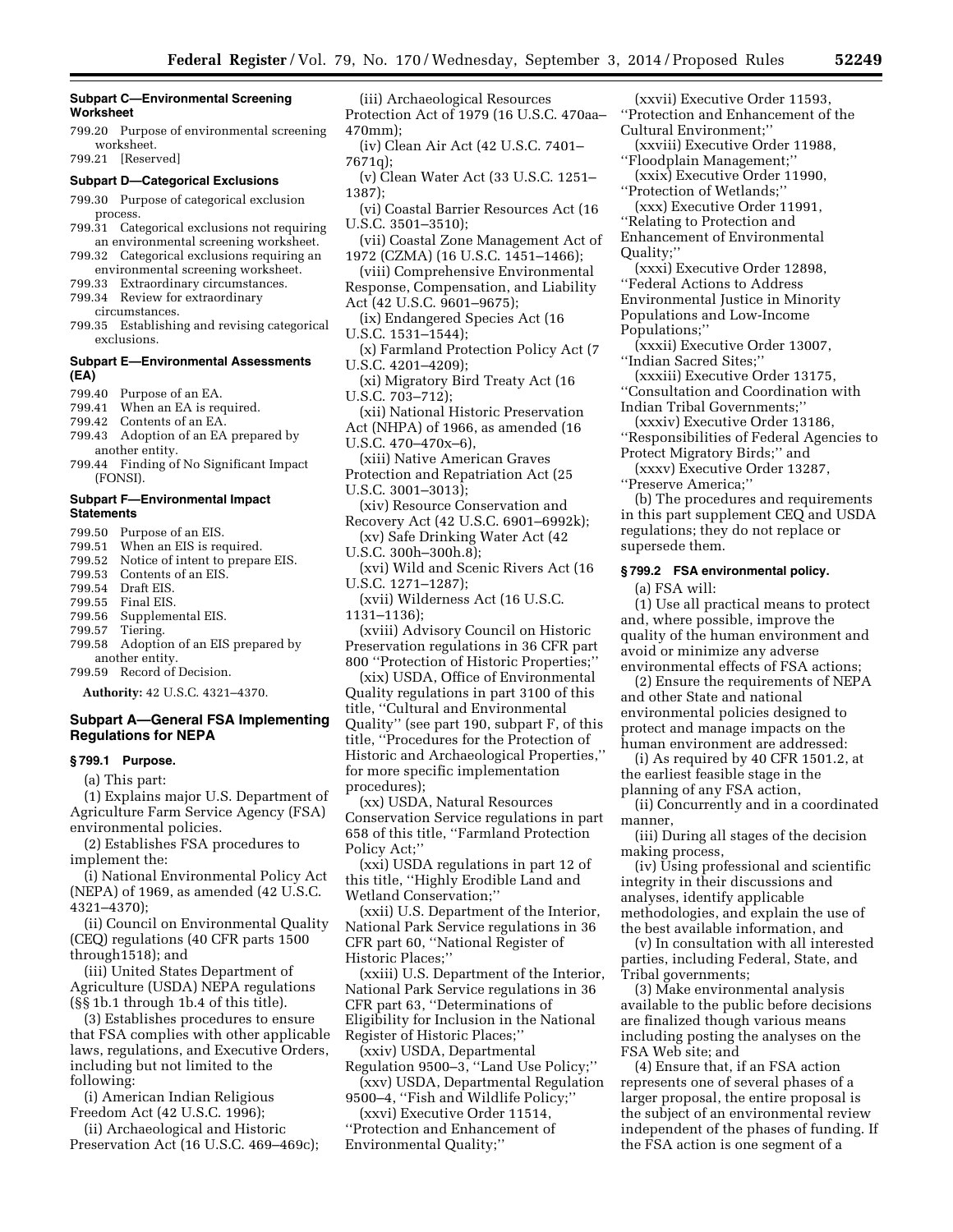larger action funded by private parties or other governmental agencies, the entire action will be used in determining the appropriate level of FSA environmental review.

(b) A proposal that consists of more than one categorically excluded action may be categorically excluded only if all components of the action are eligible for a single categorical exclusion.

## **§ 799.3 Applicability.**

(a) Except as provided for in paragraph (b) of this section, this part applies to:

(1) The development or revision of FSA rules, regulations, plans, policies, or procedures;

(2) New or continuing FSA actions and programs, including Commodity Credit Corporation (CCC) programs, Farm Loan Programs, and Farm Programs; and

(3) FSA legislative proposals, not including appropriations requests, developed by FSA or with significant FSA cooperation and support.

(b) This part does not apply to FSA programs specifically exempted from environmental review by the authorizing legislation for those programs.

## **§ 799.4 Abbreviations and definitions.**

(a) The following abbreviations apply to this part:

- *CAFO* Concentrated Animal Feeding Operation.
- *CCC* Commodity Credit Corporation. *CEQ* Council on Environmental
- Quality. *EA* Environmental Assessment.
- *EIS* Environmental Impact Statement.
- *FONSI* Finding of No Significant Impact.
- *FPO* Federal Preservation Officer.
- *FSA* Farm Service Agency.
- *MOU* Memorandum of Understanding.
- *NECM* National Environmental Compliance Manager.
- *NEPA* National Environmental Policy Act.
- *NHPA* National Historic Preservation Act.
- *NOA* Notice of Availability.
- *NOI* Notice of Intent.
- *PEA* Programmatic Environmental Assessment.
- *PEIS* Programmatic Environmental Impact Statement.
- *RAO* Responsible Approving Official.
- *ROD* Record of Decision.
- *SEC* State Environmental Coordinator.
- *SED* State Executive Director for FSA.
- *SEIS* Supplemental Environmental
- Impact Statement. *SHPO* State Historic Preservation
- Officer.
- *THPO* Tribal Historic Preservation Officer.

*USDA* United States Department of Agriculture.

(b) The definitions in 40 CFR part 1508 apply and are supplemented by parts 718 and 1400 of this title, and in the event of a conflict with the definitions in this section will be controlling. In addition, the following definitions apply to this part:

*Application* is the formal process of seeking FSA assistance.

*Construction* includes building, rehabilitation, modification, repair, and demolition of facilities, and earthmoving actions.

*Consultation* is the process of seeking, discussing, and considering the views of other participants in the environmental review process and seeking agreement where feasible.

*Environmental screening worksheet* is the FSA screening procedure used to evaluate if a proposed action that can be categorically excluded involves extraordinary circumstances that could produce potential environmental impacts, and to evaluate the appropriate level and extent of review and analysis in an EA or EIS when a CatEx is not available.

*Financial assistance* is any form of loan, loan guarantee, grant, guaranty, insurance, payment, rebate, subsidy, or any other form of direct or indirect Federal monetary assistance.

*Floodplains* are the lowland and relatively flat areas adjoining inland and coastal waters, including flood-prone areas of offshore islands, including, at a minimum, those that are subject to a 1 percent or greater chance of flooding in any given year.

*Historic property* means any prehistoric or historic district, site, building, structure, or object included in, or eligible for inclusion in, the National Register of Historic Places maintained by the Secretary of the Interior as defined in 36 CFR 800.16.

*Memorandum of Agreement* is a document that records the terms and conditions agreed upon to resolve the potential effects of a Federal agency action or program. Often used interchangeably with Memorandum of Understanding.

*Programmatic Environmental Assessment (PEA)* is an assessment prepared when the significance of impacts of a program are uncertain to assist in making this determination.

*Programmatic Environmental Impact Statement (PEIS)* is an analysis of the potential impacts that could be associated with various components of a program or action that may not yet be clearly defined or even known to determine if the program or its various

components have the potential to significantly affect the quality of the human environment.

*Program participant* is any person, agency, or other entity that applies for or receives FSA program benefits or assistance.

*Protected resources* are sensitive resources that are protected by laws, regulations, or Executive Orders for which FSA actions may pose highly uncertain and potentially significant environmental effects or involve unique or unknown environmental risks.

*State Historic Preservation Officer (SHPO)* is the official appointed or designated under the NHPA to administer a State historic preservation program or a representative to act for the SHPO.

*Tribal Historic Preservation Officer (THPO)* is the Tribal official appointed by a Tribe's chief governing authority or designated by a Tribal ordinance or preservation program who has assumed the responsibilities of the SHPO on Tribal lands under the NHPA.

*Wetlands* are areas that are inundated by surface or ground water with a frequency sufficient to support and, under normal circumstances, do support or would support a prevalence of vegetative or aquatic life that requires saturated or seasonally saturated soil conditions for growth and reproduction. Wetlands generally include swamps, marshes, bogs, and similar areas, such as sloughs, potholes, wet meadows, river overflows, mudflats, and natural ponds.

# **Subpart B—FSA and Program Participant Responsibilities**

#### **§ 799.5 National office environmental responsibilities.**

(a) The FSA Administrator or designee:

(1) Is the Responsible Federal Officer (RFO) for FSA compliance with applicable environmental laws, regulations, and Executive Orders, including NEPA;

(2) Will ensure responsibilities for complying with NEPA are adequately delegated to FSA personnel within their areas of responsibility at the Federal, State, and county levels;

(3) Will appoint a National Environmental Compliance Manager (NECM), as required by 40 CFR 1507.2(a), who reports directly to the FSA Administrator; and

(4) Will appoint a qualified Federal Preservation Officer (FPO), as required by Executive Order 13287 ''Preserve America'' section 3(e) and by section 110 of NHPA (16 U.S.C. 470h–2(a)). This individual must meet the National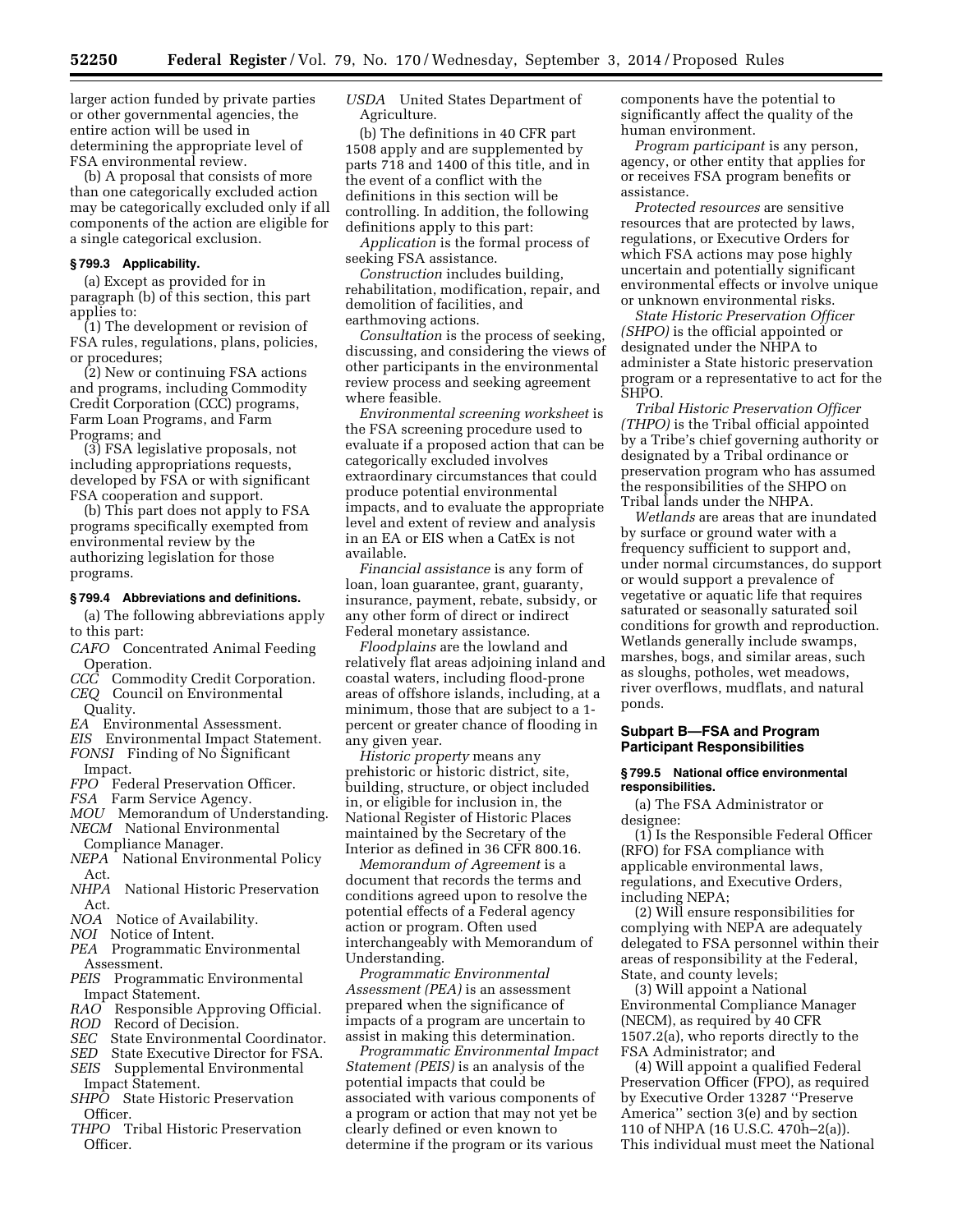Park Service professional qualification standards requirements referenced in 36 CFR part 61 and will report directly to the NECM.

(b) The NECM or designee coordinates FSA environmental policies and reviews under this part on a national basis and is responsible for:

(1) Ensuring FSA legislative proposals and multistate and national programs are in compliance with NEPA and other applicable environmental and cultural resource laws, regulations, and Executive Orders;

(2) Providing education and training on implementing NEPA and other environmental requirements to appropriate FSA personnel;

(3) Serving as the principal FSA advisor to the FSA Administrator on NEPA requirements;

(4) Representing FSA, and serving as an intra- and inter- agency liaison, on NEPA-related matters on a national basis;

(5) Maintaining a record of FSA environmental actions; and

(6) Ensuring State and county office compliance with NEPA and other applicable environmental laws, regulations, and Executive Orders.

(c) The FPO or designee coordinates NHPA compliance under this part and is responsible for:

(1) Serving as the principal FSA advisor to the NECM on NHPA requirements;

(2) Representing FSA, and serving as FSA intra- and inter- agency liaison, on all NHPA-related matters on a national basis;

(3) Maintaining current FSA program guidance on NHPA requirements;

(4) Maintaining a record of FSA environmental actions related to the NHPA; and

(5) Ensuring State and county office compliance with the NHPA.

## **§ 799.6 FSA State office environmental responsibilities.**

(a) FSA State Executive Directors (SEDs) or designees are the responsible approving officials (RAOs) in their respective States and are responsible for:

(1) Ensuring FSA actions within their State comply with applicable environmental laws, regulations, and Executive Orders, including NEPA; and

(2) Appointing one or more State Environmental Coordinators (SECs).

(b) An SED will not appoint more than one SEC for Farm Programs and one SEC for Farm Loan Programs in a State unless approved in writing by the NECM.

(c) SECs or designees are responsible for:

(1) Serving as the environmental compliance coordinators on all environmental-related matters within their respective State;

(2) Advising SEDs on environmental issues;

(3) Providing training, in coordination with the NECM, on NEPA and other environmental compliance requirements to appropriate FSA State and county office personnel;

(4) Providing technical assistance on environmental-related matters on an action-by-action basis to State and county office personnel, as needed;

(5) Developing controls for avoiding or mitigating adverse environmental impacts and monitoring the implementation of those controls;

(6) Reviewing FSA actions that are not categorically excluded from NEPA and that require State office approval or clearance, and making appropriate recommendations to the approving official;

(7) Providing assistance to resolve post approval environmental issues at the State office level;

(8) Maintaining decision records for State office environmental compliance matters;

(9) Monitoring their respective State's compliance with environmental laws, regulations, and Executive Orders;

(10) Acting as a liaison on FSA State office environmental compliance matters with the public and other Federal, State, and Tribal governments;

(11) Representing the SED on environmental issues as requested;

(12) Delegating duties under this section with the approval of both the SED and NECM; and

(13) Other NEPA related duties as assigned.

(d) County Executive Directors, District Directors, and Farm Loan Programs loan approval officers or designees are responsible for compliance with this part within their geographical areas.

# **§ 799.7 FSA program participant responsibilities.**

(a) Potential FSA program participants seeking FSA assistance must do all of the following, unless the action is categorically excluded as specified in §§ 799.31 or 799.32:

(1) Consult with FSA early in the application process about potential environmental concerns associated with program participation.

(2) Submit applications for all Federal, regional, State, and local approvals and permits early in the planning process.

(3) Coordinate the submission of applications to FSA and other agencies

(for example, if a conservation plan is required the application is also submitted to USDA's Natural Resources Conservation Service).

(4) Work with other appropriate Federal, State, and Tribal governments to ensure all environmental factors are identified and impacts addressed and, to the extent possible, mitigated consistent with how mitigation is defined in 40 CFR 1508.20.

(5) Inform FSA of other Federal, State, and Tribal government environmental reviews that have previously been completed or required of the program participant.

(6) Provide FSA with a list of all parties affected by or interested in the proposed action.

(b) When FSA receives an application for assistance or notification that an application will be filed, FSA will contact the potential program participant about the environmental information the program participant must provide as part of the application process. This required information may include:

(1) Design specifications;

(2) Topographical, aerial, and location maps;

(3) Surveys and assessments necessary for determining the impact on environmentally sensitive resources listed in § 799.33(c);

(4) Nutrient management plans; and (5) Applications and permits for all Federal, regional, State and local approvals including construction permits, storm water run-off and operational permits, and engineering plans.

(c) FSA will prepare and make available general guidelines for program participants that describe the scope and level of environmental information required for evaluating proposed actions and make those available on the FSA Web site at *[http://www.fsa.usda.gov/](http://www.fsa.usda.gov/FSA/webapp?area=home&subject=ecrc&topic=nep) [FSA/webapp?area=home&subject=ecrc](http://www.fsa.usda.gov/FSA/webapp?area=home&subject=ecrc&topic=nep) [&topic=nep.](http://www.fsa.usda.gov/FSA/webapp?area=home&subject=ecrc&topic=nep)* 

#### **§ 799.8 Significant environmental effect.**

In determining whether a proposed action will have a significant effect on the quality of the human environment, FSA will consider the action's potential effects in the context of society as a whole, the affected region and interests, and the locality, and the intensity of the potential impact as specified in 40 CFR 1508.27.

#### **§ 799.9 Environmental review documents.**

(a) FSA may prepare the following documents during the environmental review process:

(1) Environmental screening worksheet;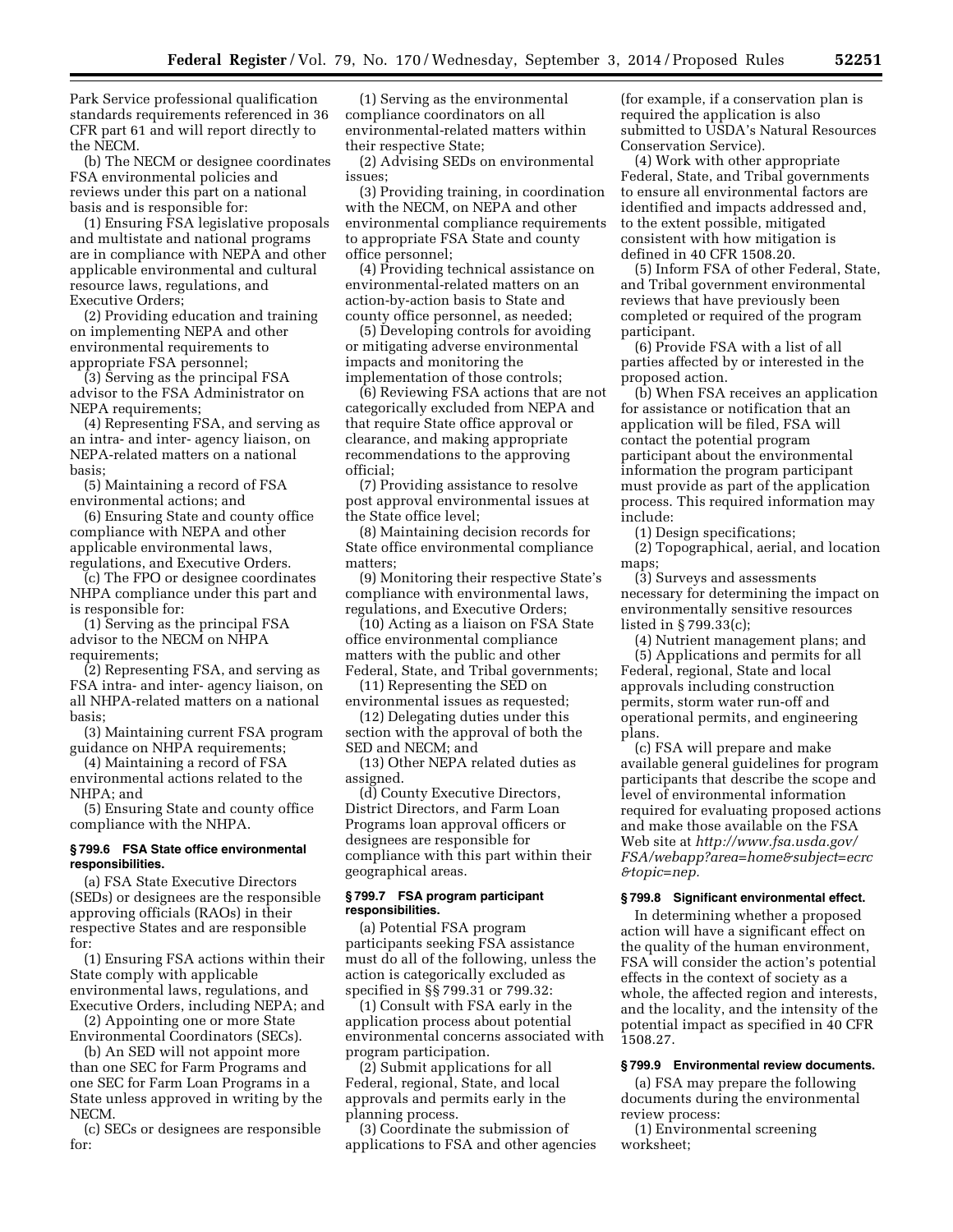(2) Programmatic Environmental Assessment (PEA);

(3) Environmental Assessment (EA); (4) Supplemental Environmental Assessment;

(4) Programmatic Environmental Impact Statement (PEIS);

(5) Environmental Impact Statement (EIS);

(6) Supplemental Environmental Impact Statement (SEIS);

(7) Finding of No Significant Impact (FONSI);

(8) Record of Decision (ROD);

(9) Notice of Intent (NOI) to prepare any type of EA or EIS;

(10) Notice of Availability (NOA) of environmental documents for public review or comment;

(11) Notice of public scoping meetings;

(12) Other notices, including those required under Executive Order 11988, ''Floodplain Management,'' and Executive Order 11990, ''Protection of Wetlands;''

(13) Memorandums of Agreement or Understanding (MOA or MOU), such as those for mitigation of adverse effects on historic properties as specified in 36 CFR part 800, ''Protection of Historic Properties;'' and

(14) Environmental studies, as indicated and appropriate. (b) [Reserved]

#### **§ 799.10 Administrative records.**

(a) FSA will maintain an administrative record of documents and materials FSA created or considered during its NEPA decision making process for a proposed action and referenced as such in the NEPA documentation, which can include any or all the following:

(1) All NEPA environmental review documents listed in § 799.9, as applicable;

(2) Technical information, sampling results, survey information, engineering reports, and studies, including environmental impact studies and assessments;

(3) Policies, guidelines, directives, and manuals;

(4) Internal memorandums or informational papers;

(5) Contracts or agreements;

(6) Notes of telephone conversations and meetings, unless they are personal notes;

(7) Meeting minutes;

(8) Correspondence with agencies and stakeholders;

(9) Communications to and from the public;

(10) Documents and materials that contain any information that supports or conflicts with the FSA decision;

(11) Maps, drawings, charts, and displays; and

(12) All public comments received during the NEPA comment periods.

(b) The administrative record may be used, among other purposes, to facilitate better decision making.

## **§ 799.11 Actions during NEPA reviews.**

(a) Except as specified in paragraphs (b) and (c) of this section, FSA or a program participant must not take any action, implement any component of an action, or make any final decision during FSA's NEPA review process that could have an adverse environmental impact or limit the range of alternatives until FSA:

(1) Determines that the proposed action is categorically excluded under NEPA under subpart D of this part; or

(2) Issues a FONSI or ROD under subpart E or F of this part.

(b) FSA may approve interim actions related to proposed actions provided the:

(1) Interim actions will not have an adverse environmental impact;

(2) Expenditure is necessary to maintain a schedule for the proposed action;

(3) Interim actions and expenditures will not compromise FSA's review and decision making process; and

(4) NEPA review has been completed for the interim action or expenditure; or

(c) FSA and program participants may develop preliminary plans or designs, or perform work necessary to support an application for Federal, State, or local permits or assistance, during the NEPA review process.

#### **§ 799.12 Emergency circumstances.**

(a) If emergency circumstances exist that make it necessary to take action to mitigate harm to life, property, or important natural, cultural, or historic resources, FSA may take an action with significant environmental impact without complying with the requirements of this part.

(b) If emergency circumstances exist, the NECM will consult with CEQ as soon as feasible about alternative NEPA arrangements for controlling the immediate impact of the emergency, as specified in 40 CFR 1506.11.

(c) If emergency circumstances exist, the FPO will follow the emergency procedures specified in 36 CFR 800.12 regarding preservation of historic properties, if applicable.

(d) FSA assistance provided in response to a Presidentially-declared disaster under the Robert T. Stafford Disaster Relief and Emergency Assistance Act, as subsequently amended, is exempt from NEPA

requirements, as specified in 42 U.S.C. 5159. Under a Presidentially-declared disaster, the following actions are exempt from NEPA and NHPA:

(1) Clearing roads and constructing temporary bridges necessary for performing emergency tasks and essential community services;

(2) Debris removal;

(3) Demolishing unsafe structures that endanger the public or could create a public health hazard if not demolished;

(4) Disseminating public information and assistance for health and safety measures;

(5) Providing technical assistance to State, regional, local, or Tribal governments on disaster management control;

(6) Reducing immediate threats to life, property, and public health and safety; and

(7) Warning of further risks and hazards.

#### **§ 799.13 FSA as lead agency.**

(a) When FSA acts as the lead agency in a NEPA review as specified in 40 CFR 1501.5, FSA will:

(1) Coordinate its review with other appropriate Federal, State, and Tribal governments; and

(2) Request other agencies to act as cooperating agencies as specified in 40 CFR 1501.6 and defined at 40 CFR 1508.5 as early in the review process as possible.

(b) If FSA acts as a lead agency for a proposed action that affects more than one State, the NECM will designate one SEC to act as RAO.

(c) If the role of lead agency is disputed, the RAO will refer the matter to the FSA Administrator, who will attempt to resolve the matter with the other agency. If the Federal agencies cannot agree which will serve as the lead agency, the FSA Administrator will follow the procedures specified in 40 CFR 1501.5(e) to request that CEQ determine the lead agency.

# **§ 799.14 FSA as cooperating agency.**

(a) FSA will act as a cooperating agency if requested by another agency, as specified in 40 CFR 1501.6 and defined at 40 CFR 1508.5. However, FSA may decline another agency's request if FSA determines the proposed action does not fall within FSA's area of expertise or FSA does not have jurisdiction by law. If FSA declines such a request to cooperate, that will be documented in writing to the requesting agency and a copy will be provided to CEQ.

(b) FSA may request to be designated as a cooperating agency if another agency's proposed action falls within FSA's area of expertise.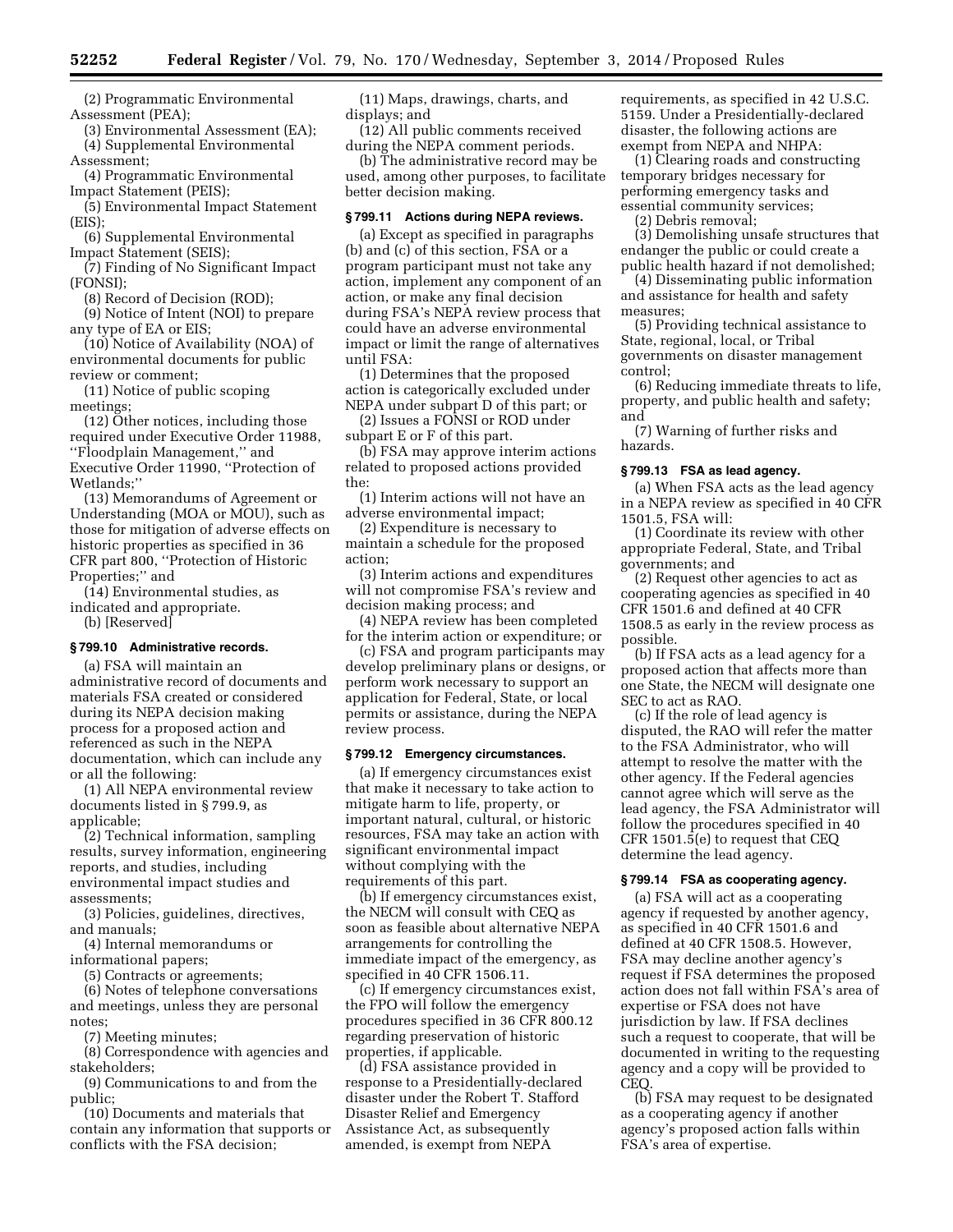#### **§ 799.15 Public involvement in environmental review.**

(a) FSA will involve the public in the environmental review process as early as possible and in a manner consistent with 40 CFR 1506.6. To determine the appropriate level of public

participation, FSA will consider: (1) The scale of the proposed action and its probable effects;

(2) The likely level of public interest and controversy; and

(3) Advice received from

knowledgeable parties and experts. (b) Depending upon the scale of the proposed action, FSA will:

(1) Coordinate public notices and consultation with the U.S. Fish and Wildlife Service, USDA's Natural Resources Conservation Service, Federal Emergency Management Agency, the National Marine Fisheries Service, the U.S. Army Corp of Engineers, and other agencies, as appropriate, if wetlands, floodplains, or endangered species have the potential to be impacted;

(2) Make appropriate environmental documents available to interested parties on request;

(3) Publish a Notice of Intent (NOI) to prepare an EA or EIS as specified in subparts E and F; and

(4) Publish a Notice of Availability (NOA) of draft and final EAs, FONSIs, EISs, and RODs as specified in subparts E and F.

(c) If the effects of a proposed action are local in nature and the scale of the proposed action is likely to generate interest and controversy at the local level, in addition to the actions specified in paragraphs (a) and (b) of this section, FSA will:

(1) Notify appropriate State, local, regional, and Tribal governments and clearinghouses, and parties and organizations, including the State Historic Preservation Officer (SHPO) and Tribal Historic Preservation Officer (THPO), known to have environmental, cultural, and economic interests in the

If the proposed action:  $F_{\mathbf{S}}(t) = \begin{bmatrix} 1 & 0 & 0 \\ 0 & 0 & 0 \\ 0 & 0 & 0 \end{bmatrix}$ 

locality affected by the proposed action; and

(2) Publish notice of the proposed action in the local media.

(d) If the effects of a proposed action will set a precedent for future actions with potentially widespread effects, or the proposed action is highly controversial in nature, FSA will publish notice of the proposed action in the regional or national media, and in the **Federal Register** with a request for public comment. The public comment period will be not less than 30 days after publication in the **Federal Register**.

## **§ 799.16 Scoping.**

(a) FSA will determine the appropriate scoping process for the NEPA analysis of a proposed action based upon the nature, complexity, and level of controversy of the proposed action.

(b) As part of its scoping process, FSA will:

(1) Invite appropriate Federal, State, and Tribal governments, and other interested parties to participate in the process, if determined necessary by FSA;

(2) Identify the significant issues to be analyzed;

(3) Identify and eliminate from further analysis issues that were determined not significant or have been adequately addressed in prior environmental reviews;

(4) Determine the roles of lead and cooperating agencies, if appropriate;

(5) Identify any related EAs or EISs;

(6) Identify other environmental reviews and consultation requirements, including NHPA requirements and State, local, regional, and Tribal requirements, so they are integrated into the NEPA process;

(7) Identify the relationship between the timing of the environmental review process and FSA's decision making process;

(8) Determine points of contact within FSA; and

(9) Establish time limits for the environmental review process.

(c) FSA may hold public meetings as part of the scoping process, if appropriate and as time permits. The process that FSA will use to determine if a public scoping meeting is needed, and how such meetings will be announced, is specified in § 799.17.

## **§ 799.17 Public meetings.**

(a) The NECM will determine if public meetings will be held on a proposed action to:

(1) Inform the public about the details of a proposed action and its possible environmental effects;

(2) Gather information about the public concerns; and

(3) Resolve, address, or respond to issues raised by the public.

(b) In determining whether to hold a public meeting, FSA will consider whether:

(1) There is substantial controversy concerning the environmental impact of the proposed action;

(2) There is substantial interest in holding a public meeting; and

(3) Another Federal agency or Tribal government has requested a public scoping meeting and their request is warranted.

(c) FSA will publish notice of a public meeting, including the time, date and location of the meeting, in the local media or **Federal Register**, as appropriate, at least 15 days before the first meeting for EAs and at least 30 days for EISs. A notice of a public scoping meeting may be included in a Notice of Intent to prepare an EIS.

(d) If a NEPA document is to be considered at a public meeting, FSA will make the appropriate documentation available to the public at least 15 days before the meeting.

## **§ 799.18 Overview of FSA NEPA process.**

| if the proposed action.                                                                                                                                                               | . הי                                                                                                                                                                                                                                                                                                                                                                                                                                                        |
|---------------------------------------------------------------------------------------------------------------------------------------------------------------------------------------|-------------------------------------------------------------------------------------------------------------------------------------------------------------------------------------------------------------------------------------------------------------------------------------------------------------------------------------------------------------------------------------------------------------------------------------------------------------|
|                                                                                                                                                                                       | Follows the procedures in §799.12.                                                                                                                                                                                                                                                                                                                                                                                                                          |
| Is exempt from section $102(2)(C)$ of NEPA (42 U.S.C. 4332(2)(C)) by<br>authorizing legislation for the program.                                                                      | Implements the action.                                                                                                                                                                                                                                                                                                                                                                                                                                      |
| Is categorically excluded under $\S$ 799.31(b) or $\S$ 1b.3 of this title                                                                                                             | Implements the action.                                                                                                                                                                                                                                                                                                                                                                                                                                      |
| Is an action that has the potential to impact historic properties as speci-<br>fied in §799.34(b) and therefore requires the completion of an envi-<br>ronmental screening worksheet. | Completes an environmental screening worksheet to determine if there<br>will be an impact on historic properties. FSA will prepare an EA or<br>EIS, as indicated, before implementing the action.                                                                                                                                                                                                                                                           |
| Is a categorically excluded action listed in $\S$ 799.32 that requires the<br>completion of an environmental screening worksheet.                                                     | Completes an environmental screening worksheet to determine wheth-<br>er extraordinary circumstances are present. This review includes a<br>determination of whether the action will potentially impact environ-<br>mentally sensitive resources. If there are no extraordinary cir-<br>cumstances, FSA implements the action; if there are extraordinary<br>circumstances, FSA will prepare an EA or EIS, as indicated, before<br>implementing the action. |
| Involves a category of actions requiring an EA listed in §799.41                                                                                                                      | Prepares an EA.                                                                                                                                                                                                                                                                                                                                                                                                                                             |
| Involves a category of actions requiring an EIS listed in §799.51                                                                                                                     | Prepares an EIS.                                                                                                                                                                                                                                                                                                                                                                                                                                            |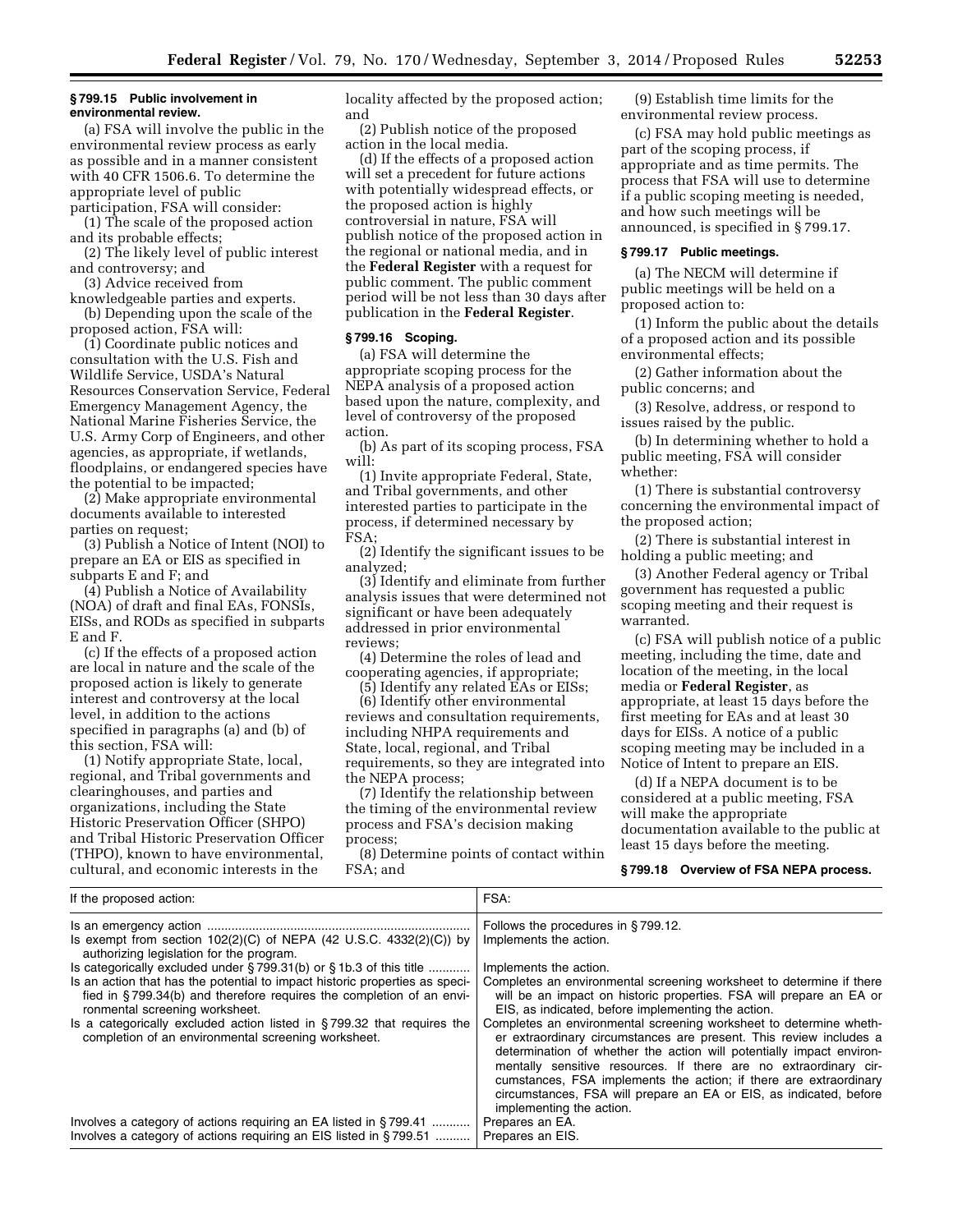# **Subpart C—Environmental Screening Worksheet**

## **§ 799.20 Purpose of environmental screening worksheet.**

(a) FSA uses the environmental screening worksheet as an initial screening tool to evaluate and document any likely environmental impacts of a proposed action and to determine the appropriate type of analysis required.

(b) The environmental screening worksheet is not required for actions that are categorically excluded as specified in § 799.31(b) or § 1b.3 of this title, or for actions where FSA determines at an early stage that there is clearly the potential for environmental impact and therefore an EA or EIS is required.

## **§ 799.21 [Reserved]**

# **Subpart D—Categorical Exclusions**

## **§ 799.30 Purpose of categorical exclusion process.**

(a) FSA has determined that the categories of actions listed in §§ 799.31 and 799.32 do not normally individually or cumulatively have a significant effect on the human environment and do not threaten a violation of applicable statutory, regulatory, or permit requirements for environment, safety, and health, including requirements of Executive Orders and other USDA regulations in this chapter.

(b) If a proposed action falls within one of the categories of actions listed in §§ 1b.3 of this title, 799.31, or 799.32, and there are no extraordinary circumstances present as specified in § 799.33, then the action is categorically excluded from the requirements to prepare an EA or an EIS.

#### **§ 799.31 Categorical exclusions not requiring an environmental screening worksheet.**

(a) Actions that fit within a category of action listed in paragraph (b) of this section may be categorically excluded if there are no extraordinary circumstances as specified in § 799.33. Unless otherwise noted in paragraph (b) of this section, the proposed actions listed in paragraph (b) of this section also do not have the potential to cause effects to historic properties, and will therefore not be reviewed for compliance with section 106 of NHPA (16 U.S.C. 470f) or its implementing regulations, 36 CFR part 800.

(b) The following actions are categorically excluded without the need to complete an environmental screening worksheet. However, some actions may require other Federal consultation as

indicated. These actions are grouped into broader categories of similar types of actions. Based on FSA's previous experience implementing these actions and similar actions through the completion of EAs, these actions are categorically excluded. Those actions that are similar in nature and intent to those listed below and not listed in §§ 799.32 or 799.33, will be considered a categorical exclusion in this category:

(1) *Loan actions.* The following list includes examples of categorical exclusions for certain types of FSA loans and actions related to FSA loans. Certain types of FSA loans and loan actions typically involve limited or no ground disturbance. Therefore, the following list includes those types of FSA loans and loan actions that are categorically excluded.

(i) Closing cost payments;

(ii) Commodity loans;

(iii) Debt set asides;

(iv) Deferral of loan payments; (v) Income producing projects

associated with youth loans; (vi) Loan consolidation;

(vii) Loans for annual operating expenses, except livestock;

(viii) Loans for equipment;

(ix) Loans for family living expenses; (x) Loan subordination, with no or minimal construction or change in operations (may require NHPA

consultation under section 106 of NHPA (16 U.S.C. 470f));

(xi) Loans to pay for labor costs; (xii) Loan (debt) transfers and

assumptions with no new ground disturbance;

(xiii) Partial or complete release of loan collateral;

(xiv) Re-amortization of loans; (xv) Refinancing of debt;

(xvi) Rescheduling loans;

(xvii) Restructuring of loans; and

(xviii) Writing down of debt;

(2) *Repair, improvement, or minor modification actions.* The following list includes examples of categorical exclusions for proposed repair, improvement, or minor modification actions. Each of the following actions typically has no significant impact on the quality of the human environment based on previous FSA analysis and FSA compliance experience for actions in this category. These actions typically involve limited or no ground disturbance.

(i) Fence repair; and

(ii) Improvement or repair of farmrelated structures under 50 years of age (if property is older than 50 years NHPA consultation will be required under section 106 of NHPA (16 U.S.C. 470f);

(3) *Administrative actions.* The following list includes examples of categorically excluded administrative actions. These actions involve no ground disturbance and are considered administrative or operational in nature.

(i) Issuing technical corrections to regulations, handbooks, and internal guidance, as well as amendments to them;

(ii) Minor amendments or revisions to previously approved projects provided such actions do not alter the purpose, operation, location, or design of the project as originally approved;

(iii) Personnel actions, reduction-inforce, or employee transfers; and

(iv) Procurement actions for goods and services conducted in accordance with Executive Orders;

(4) *Planting actions.* The following list includes examples of categorical exclusions for planting actions that will occur on land that has been tilled in the past and do not exceed the depth of previous tillage.

(i) Bareland planting or planting without site preparation;

(ii) Bedding site establishment for wildlife;

(iii) Chiseling and subsoiling;

(iv) Clean tilling firebreaks;

(v) Conservation crop rotation;

(vi) Contour farming;

(vii) Contour grass strip

establishment;

(viii) Cover crop and green manure crop planting;

(ix) Critical area planting;

(x) Firebreak installation;

(xi) Grass, forbs, or legume planting;

(xii) Heavy use area protection;

(xiii) Installation and maintenance of field borders or field strips;

(xiv) Pasture, range, and hayland planting;

(xv) Seeding of shrubs;

(xvi) Seedling shrub planting;

(xvii) Site preparation;

(xviii) Strip cropping;

(xix) Wildlife food plot planting; and

(xx) Windbreak and shelterbelt

establishment;

(5) *Management actions.* The following list includes examples of land and resource management actions.

(i) Forage harvest management;

(ii) Integrated crop management;

(iii) Mulching, including plastic

mulch;

(iv) Netting for hard woods;

(v) Nutrient management;

(vi) Obstruction removal;

(vii) Pest management; (viii) Plant grafting;

(ix) Plugging artesian wells;

(x) Residue management including seasonal management;

(xi) Roof runoff management (if

property is older than 50 years NHPA consultation will be required under section 106 of NHPA (16 U.S.C. 470f);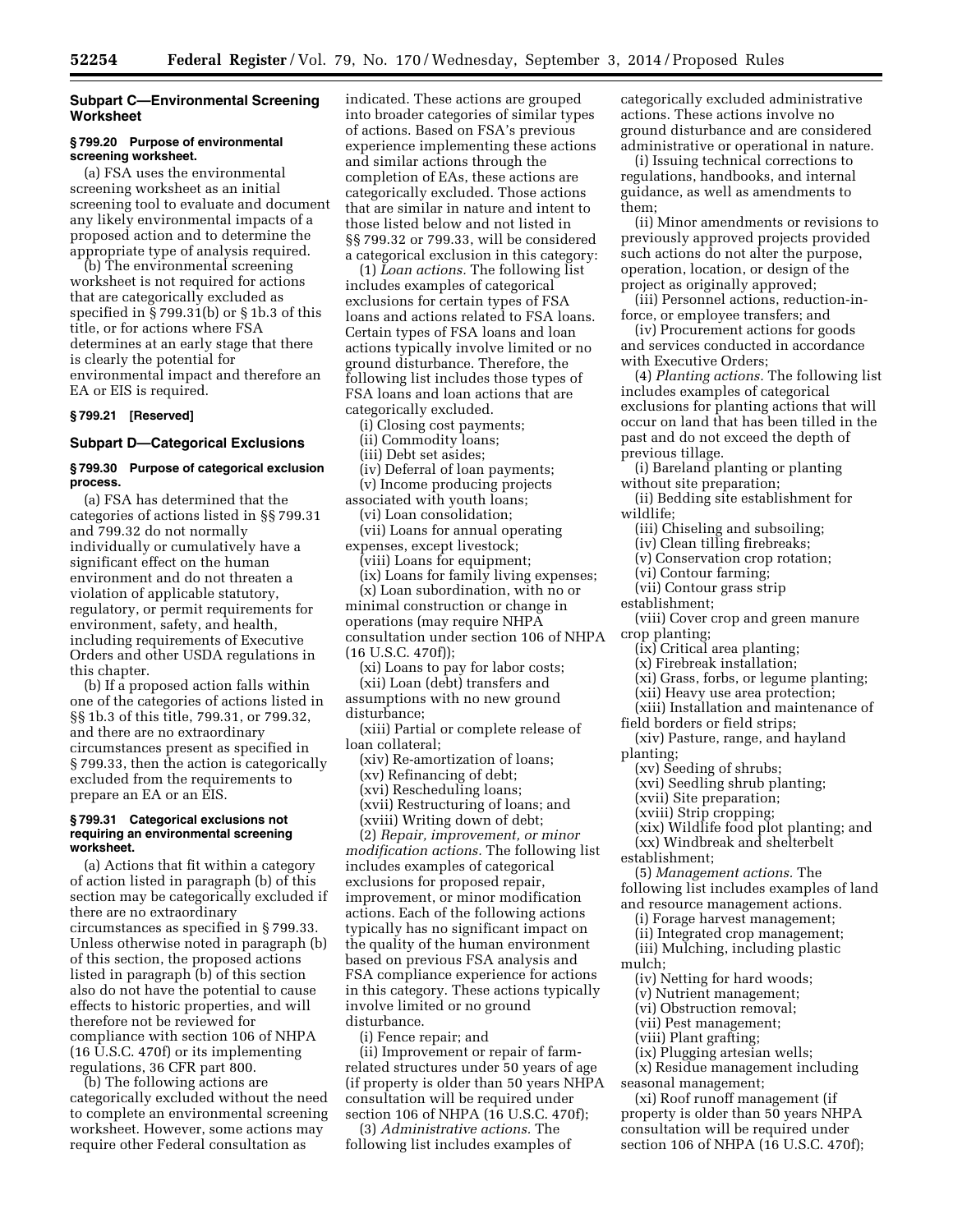(xii) Thinning and pruning of plants; (xiii) Toxic salt reduction; and (xiv) Water spreading;

(6) *Other FSA actions.* The following list includes examples of categorical exclusions for other FSA actions.

(i) Conservation easement purchases with no construction planned;

(ii) Emergency program actions (including Emergency Conservation Program and Emergency Forest Restoration Program) that have a cost share of less than \$5,000;

(iii) Financial assistance to supplement income, manage the supply of agricultural commodities, influence the cost and supply of such commodities or programs of a similar nature or intent;

(iv) Individual farm participation in FSA programs where no ground disturbance or change in land use occurs as a result of the action or participation;

(v) Inventory property disposal or lease with protective easements or covenants;

(vi) Issuance of grants under the Voluntary Public Access and Habitat Incentive Program;

(vii) Safety net programs administered by FSA;

(viii) Site characterization, environmental testing, and monitoring where no significant alteration of existing ambient conditions would occur, including air, surface water, groundwater, wind, soil, or rock core sampling; installation of monitoring wells; installation of small scale air, water, or weather monitoring equipment;

(ix) Stand analysis for forest management planning; and

(x) Tree protection including plastic tubes.

#### **§ 799.32 Categorical exclusions requiring an environmental screening worksheet.**

(a) The actions listed in paragraph (b) of this section are eligible for categorical exclusion after completion of an environmental screening worksheet to document that an action does not involve any of the extraordinary circumstances specified in § 799.33. Unless otherwise noted in paragraph (b) of this section, the actions listed in paragraph (b) also do not have the potential to cause effects to historic properties and will therefore not be reviewed for compliance with section 106 of NHPA or its implementing regulations, 36 CFR part 800.

(b) The following actions are eligible for categorical exclusion with completion of an environmental screening worksheet. These actions are grouped into broader categories of similar types of actions:

(1) *Loan actions.* The following list includes examples of types of loans and loan actions for which an environmental screening worksheet will be required.

(i) Farm storage and drying facility loans for added capacity;

(ii) Loans for livestock purchases; (iii) Release of loan for forestry improvements;

(iv) Reorganizing farm operations (if new construction is planned or buildings over 50 years will be impacted, NHPA consultation will be required under section 106 of NHPA (16 U.S.C. 470f)); and

(v) Replacement building loans (if property is older than 50 years NHPA consultation will be required under section 106 of NHPA (16 U.S.C. 470f));

(2) *Limited construction or repair actions.* The following list includes examples of limited construction or repair actions in areas of previous disturbance and actions that will not impact soil below previous level of disturbance.

(i) Construction in previously disturbed areas;

(ii) Construction involving an addition (if property is older than 50 years NHPA consultation will be required under section 106 of NHPA (16 U.S.C. 470f));

(iii) Drain tile replacement;

(iv) Erosion control measures;

(v) Grading, leveling, shaping, and filling;

(vi) Grassed waterway establishment; (vii) Hillside ditches; (may require NHPA consultation under section 106 of NHPA (16 U.S.C. 470f));

(viii) Land-clearing operations of no more than 15 acres, provided any amount of land involved in tree harvesting is to be conducted on a sustainable basis and according to a Federal, State, Tribal, or other governmental unit approved forestry management plan (may require NHPA consultation under section 106 of NHPA (16 U.S.C. 470f));

(ix) Permanent establishment of a water source for wildlife;

(x) Restoring and replacing property (if property is older than 50 years NHPA consultation will be required under section 106 of NHPA (16 U.S.C. 470f));

(xi) Soil and water development;

(xii) Spring development;

(xiii) Trough or tank installation; and (iiv) Water harvesting catchment; and (3) *Other FSA actions.* The following

list includes examples of other FSA actions for which an environmental screening worksheet will be required.

(i) Fence installation and replacement;

(ii) Fish stream improvement; (iii) Grazing land mechanical

treatment; (if disturbance will be below

plow zone NHPA consultation will be required under section 106 of NHPA (16 U.S.C. 470f)); and

(iv) Herbicide, insecticide, fungicide, or mineral application;

(v) Inventory property disposal or lease without protective easements or covenants (this action has the potential to cause effects to historic properties and therefore requires analysis under section 106 of NHPA (16 U.S.C. 470f)).

## **§ 799.33 Extraordinary circumstances.**

(a) Extraordinary circumstances are unique situations presented by specific proposals. Extraordinary circumstances include, but are not limited to:

(1) Scientific controversy about environmental effects of the proposal; and

(2) Uncertain effects or effects involving unique or unknown risks.

(b) A categorical exclusion is possible in situations specified in paragraph (a) of this section only if the proposal:

(1) Is also not ''connected'' (as specified in 40 CFR 1508.25(a)(1)) to other actions with potentially significant impacts,

(2) Is not related to other proposed actions with cumulatively significant impacts (40 CFR 1508.25(a)(2)), and

(3) Complies with 40 CFR 1506.1, ''Limitations on actions during NEPA process.''

(c) FSA will use an environmental screening worksheet (ESW) to review proposed actions that are eligible for categorical exclusion to determine if extraordinary circumstances exist that could impact environmentally sensitive resources. If extraordinary circumstances exist, then an EA or EIS will be prepared as specified in this part.

(d) Environmentally sensitive resources include, but are not limited to:

(1) Property (for example, sites, buildings, structures, and objects) of historic, archeological, or architectural significance designated by Federal, Tribal, State, or local governments or property eligible for listing on the National Register of Historic Places;

(2) Federally-listed threatened or endangered species or their habitat (including critical habitat), Federallyproposed or candidate species or their habitat, or State-listed endangered or threatened species or their habitat;

(3) Important and prime agricultural, forest, and range lands, as specified in part 657 of this chapter and in USDA Departmental Regulation 9500–3;

(4) Wetlands regulated under the Clean Water Act (33 U.S.C. 1344), highly erodible land, and floodplains;

(5) Areas having a special designation, such as Federally- and State-designated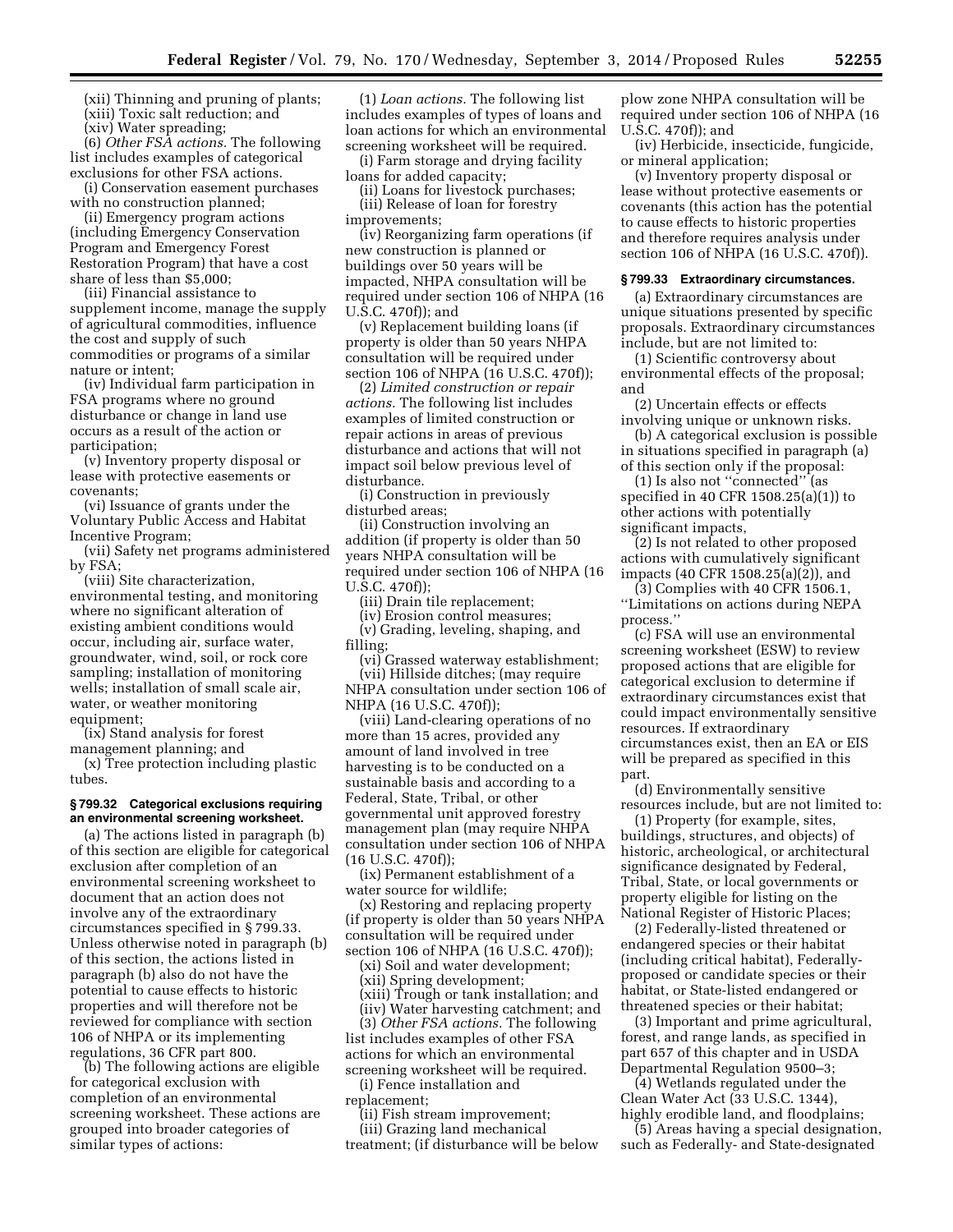wilderness areas, national parks, national natural landmarks, wild and scenic rivers, State and Federal wildlife refuges, and marine sanctuaries; and

(6) Special sources of water such as sole-source aquifers, wellhead protection areas, and other water sources that are vital in a region.

#### **§ 799.34 Review for extraordinary circumstances.**

(a) FSA will complete an environmental screening worksheet for proposed actions that fall within the list of categorical exclusions specified in § 799.32 to determine whether extraordinary circumstances under § 799.33 are present.

(b) FSA or an authorized technical representative will also complete an ESW to determine whether to prepare an EA or EIS for the following actions, unless technical assistance is provided by another Federal agency that uses its own environmental screening documentation and provide the information called for in an ESW. These actions have the potential to cause effects to historic properties, and therefore analysis is required for compliance under section 106 of the NHPA (16 U.S.C. 470f). FSA will comply with 36 CFR part 800, ''Protection of Historic Properties,'' when reviewing the environmental impact of these actions. If an authorized technical representative from another Federal agency assists with compliance with 36 CFR part 800, FSA will remain responsible for any consultation with SHPO, THPO, or Tribal governments. These actions are grouped into broader categories of similar types of actions. All of the categories include, but are not limited to, the specific actions listed in this section; other actions that are similar in nature will also require review for extraordinary circumstances that would require either an EA or EIS:

(1) *Loan actions.* Although most loan actions are addressed in §§ 799.31 and 799.32, the following actions have the potential for significant impacts on resources. Additional environmental review will therefore be necessary. An environmental screening worksheet must be completed to determine if an EA or EIS should be completed.

(i) Loans and loan subordination with construction, demolition, or ground disturbance planned;

(ii) Real estate purchase loans with new ground disturbance planned; and

(iii) Term operating loans with construction or demolition planned;

(2) *Construction with ground disturbance actions.* The following list includes examples of construction actions for which an environmental

screening worksheet will be required to determine if an EA or EIS will be needed. The ground disturbance of the construction actions in this category have the potential for impacts and therefore additional environmental review is required.

(i) Animal trails and walkways;

(ii) Bridges;

(iii) Chiseling and subsoiling in areas not previously tilled;

(iv) Construction of a new farm storage facility;

(v) Dams;

(vi) Dikes and levees;

(vii) Diversions;

(viii) Drop spillways;

- (ix) Dugouts;
- (x) Excavation;

(xi) Grade stabilization structures;

(xii) Grading, leveling, shaping and filling in areas not previously disturbed;

(xiii) Installation of structures designed to regulate water flow such as pipes, flashboard risers, gates, chutes,

and outlets;

(xiv) Irrigation systems;

(xv) Land smoothing;

(xvi) Line waterways or outlets;

(xvii) Lining;

(xviii) Livestock crossing facilities;

(xix) Pesticide containment facility;

(xx) Pipe drop;

(xxi) Pipeline for watering facility;

(xxii) Ponds, including sealing and lining;

(xxiii) Precision land farming with ground disturbance;

(xxiv) Riparian buffer establishment; (xxv) Roads, including access roads; (xxvi) Rock barriers;

(xxvii) Rock filled infiltration

trenches;

(xxvii) Sediment basin;

(xxix) Sediment structures;

(xxx) Site preparation for planting or seeding in areas not previously tilled;

(xxxi) Soil and water conservation structures;

(xxxii) Stream bank and shoreline protection;

(xxxiii) Structures for water control;

(xxxiv) Subsurface drains;

(xxxv) Surface roughening;

(xxxvi) Terracing;

(xxxvii) Underground outlets; (xxxviii) Watering tank or trough

installation, if in areas not previously disturbed;

(xxxix) Wells; and

(xl) Wetland restoration; and

(3) *Management and planting type actions.* The following list includes examples of resource management and planting actions for which an environmental screening worksheet will be required to determine if an EA or EIS will be needed. The actions in this category have been found to have the

potential for impacts and therefore additional environmental review is required.

(i) Establishing or maintaining wildlife plots in areas not previously tilled or disturbed;

(ii) Prescribed burning;

(iii) Tree planting when trees have root balls of one gallon container size or larger; and

(iv) Wildlife upland habitat management.

(c) If technical assistance is provided by another Federal agency, FSA will ensure that the environmental documentation provided is commensurate to or exceeds the requirements of the FSA environmental screening worksheet.

## **§ 799.35 Establishing and revising categorical exclusions.**

(a) As part of the process to establish a new categorical exclusion, FSA will consider all relevant information, including the following:

(1) Completed FSA NEPA documents; (2) Other Federal agency NEPA

documents on actions that could be considered similar to the categorical exclusion being considered;

(3) Results of impact demonstration or pilot projects;

(4) Information from professional staff, expert opinion, and scientific analyses; and

(5) The experiences of FSA, private, and public parties that have taken similar actions.

(b) FSA will consult with CEQ and appropriate Federal agencies while developing or modifying a categorical exclusion.

(c) Before establishing a new final categorical exclusion, FSA will:

(1) Publish a notice of the proposed categorical exclusion in the **Federal Register** for public review and comment for at least 30 calendar days;

(2) Consider the public comments in developing the final categorical exclusion;

(3) Consult with CEQ on the final categorical exclusion and obtain a written statement from CEQ that the final categorical exclusion was developed in conformity with NEPA requirements and CEQ regulations;

(4) Publish the final categorical exclusion in the **Federal Register**; and

(5) Post the final categorical exclusion on the FSA Web site.

(d) FSA will maintain an administrative record that includes the supporting information and findings used in establishing a categorical exclusion.

(e) FSA will periodically review its categorical exclusions at least once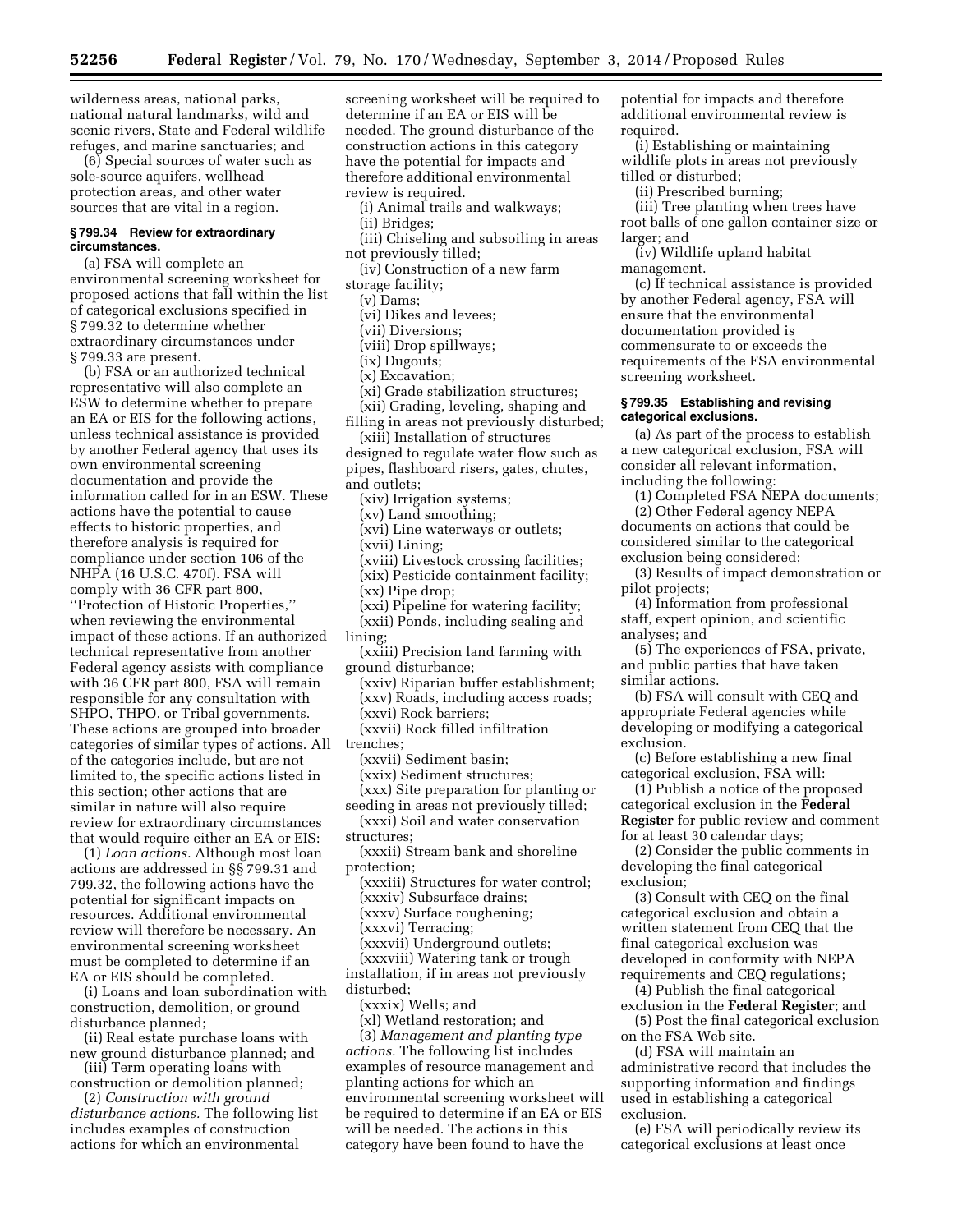every seven years to identify and revise exclusions that no longer effectively reflect environmental circumstances or current FSA program scope.

(f) FSA will use the same process specified in this section and the results of its periodic reviews to revise a categorical exclusion or remove a categorical exclusion.

## **Subpart E—Environmental Assessments**

# **§ 799.40 Purpose of an EA.**

(a) FSA prepares an EA to determine whether a proposed action would significantly affect the environment and to consider the potential impact of reasonable alternatives and the potential mitigation measures to the alternatives and proposed action.

(b) FSA may determine that a proposed action will significantly affect the environment or is environmentally controversial without first preparing an EA. In that case, FSA will prepare an EIS as specified in subpart F of this part.

(c) FSA will prepare a programmatic EA to determine if proposed actions that are broad in scope or similar in nature have cumulative significant environmental impacts, although the impacts of the actions may be individually insignificant.

(d) The result of the EA process will be either a FONSI or a determination that an EIS is required.

# **§ 799.41 When an EA is required.**

(a) Actions that require the preparation of an EA include the following:

(1) Conservation Reserve Enhancement Program (CREP) agreements;

(2) Development of farm ponds or lakes greater than or equal to 20 acres;

(3) Restoration of wetlands greater than or equal to 100 acres aggregate;

(4) Installation or enlargement of irrigation facilities, including storage reservoirs, diversions, dams, wells, pumping plants, canals, pipelines, and sprinklers designed to irrigate greater than 320 acres aggregate;

(5) Land clearing operations involving greater than or equal to 40 acres aggregate;

(6) Clear cutting operations for timber involving greater than or equal to 100 acres aggregate;

(7) Construction or enlargement of aquaculture facilities when the capacity is either 20,000 pounds for cold water flow through systems or 100,000 pounds for warm water confined systems;

(8) Construction of commercial facilities or structures;

(9) Construction or expansion of a CAFO, regardless of the type of manure handling system or water system;

(10) Refinancing of a newly constructed CAFO, including medium CAFOs, as defined in 40 CFR 122.23, or aquaculture facilities that have been in operation for 12 months or less;

(11) Issuance of FSA regulations, **Federal Register** notices, or amendments to existing programs that authorize FSA or CCC funding for actions that have the potential to adversely affect the human environment;

(12) Newly authorized programs that involve actions specified in § 799.34;

(13) Any FSA action that after completion of the environmental screening worksheet for extraordinary circumstances specified in § 799.33(b) has been determined to have a potentially significant impact on the quality of the human environment; and

(14) Any action that will involve the planting of a potential invasive species, unless exempted by Federal law. (b) [Reserved]

#### **§ 799.42 Contents of an EA.**

(a) The EA must include at least the following:

(1) FSA cover sheet;

(2) Executive summary;

(3) Table of contents;

(4) List of acronyms;

(5) A discussion of the purpose of and need for the proposed action;

(6) A discussion of alternatives, if the proposal involves unresolved conflicts concerning the uses of available resources;

(7) A discussion of environmental impacts of the proposed action, with reference to the significance of the impact as specified in § 799.8 and 40 CFR 1508.27;

(8) Likelihood of any significant impact and potential mitigation measures to include those FSA will undertake to support a FONSI;

(9) A list of preparers and contributors;

(10) A list of agencies and persons consulted;

(11) References; and

(12) Appendixes, if appropriate.

(b) FSA will prepare a Supplemental EA, and place the supplements in the administrative record of the original EA, if:

(1) Substantial changes occur in the proposed action that are relevant to environmental concerns previously presented, or

(2) Significant new circumstances or information arise that are relevant to environmental concerns and to the proposed action or its impacts.

(c) FSA may request that a program participant prepare or provide information for FSA to use in the EA and may use the program participant's information in the EA or Supplemental EA provided that FSA also:

(1) Independently evaluates the environmental issues; and

(2) Takes responsibility for the scope and content of the EA.

## **§ 799.43 Adoption of an EA prepared by another entity.**

(a) FSA may adopt an EA prepared by another Federal agency, State, or Tribal government if the EA meets the requirements of this subpart.

(b) If FSA adopts another agency's EA and issues a FONSI, FSA will follow the procedures specified in § 799.44.

#### **§ 799.44 Finding of No Significant Impact (FONSI).**

(a) If after completing the EA, FSA determines that the proposed action will not have a significant effect on the quality of the human environment, FSA will issue a FONSI.

(b) The FONSI will include the reasons FSA determined that the proposed action will have no significant environmental impacts.

(c) If the decision to issue the FONSI is conditioned upon the implementation of measures (mitigation actions) to ensure that impacts will be held to a nonsignificant level, the FONSI must include an enforceable commitment to implement such measures on the part of FSA, and any applicant or other party responsible for implementing the measures will be responsible for the commitments outlined in the FONSI.

(d) FSA will make the FONSI available to the public prior to making a decision as specified in 40 CFR 1506.6, including publishing a notice of availability of the final EA and FONSI in the local media or **Federal Register**  as appropriate.

(e) FSA will make the final EA and FONSI available for public review for at least 15 days before taking any final agency action. FSA will determine whether an EIS is required based in part on the comments received during such review.

## **Subpart E—Environmental Impact Statements**

## **§ 799.50 Purpose of an EIS.**

(a) FSA will prepare an EIS for proposed actions that are expected to have a significant effect on the human environment. The purpose of the EIS is to ensure that all significant environmental impacts and reasonable alternatives are fully considered in connection with the proposed action.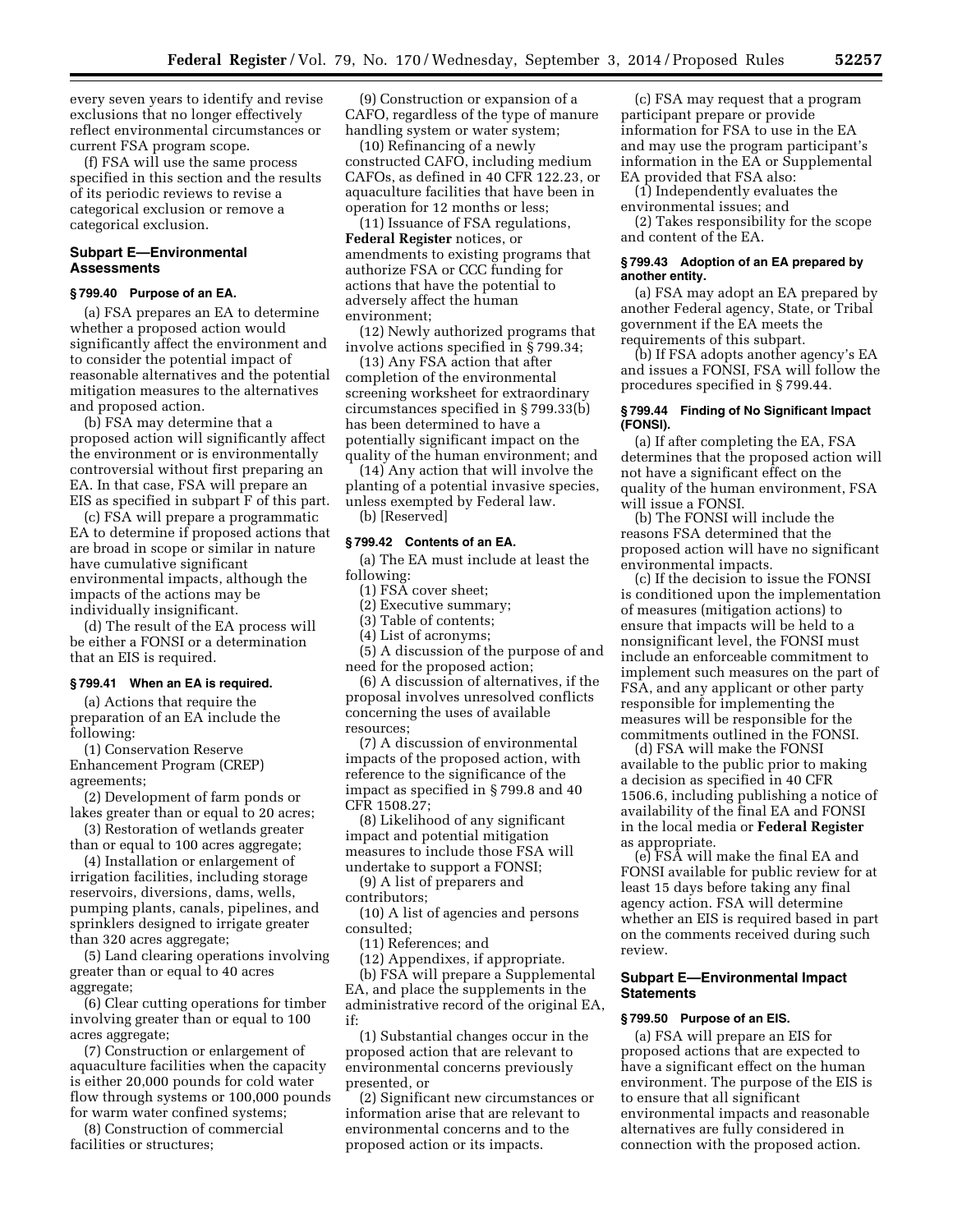(b) FSA will prepare a PEIS for proposed actions that are broad in scope or similar in nature and may cumulatively have significant environmental impacts, although the impact of the individual actions may be insignificant.

# **§ 799.51 When an EIS is required.**

(a) The following FSA actions normally require preparation of an EIS:

(1) Legislative proposals, not including appropriations requests, with the potential for significant environmental impact that are drafted and submitted to Congress by FSA;

(2) Broad Federal assistance programs administered by FSA involving significant financial assistance or payments to program participants that may have significant cumulative impacts on the human environment or national economy; and

(3) Ongoing programs that have been found through previous environmental analyses to have major environmental concerns.

(b) [Reserved]

#### **§ 799.52 Notice of intent to prepare an EIS.**

(a) FSA will publish a Notice of Intent to prepare an EIS in the **Federal Register** and, depending on the scope of the proposed action, may publish a notice in other media.

(b) The notice will include the following:

(1) A description of the proposed action and possible alternatives;

(2) A description of FSA's proposed scoping process, including information about any public meetings; and

(3) The name of an FSA point of contact who can receive input and answer questions about the proposed action and the preparation of the EIS.

#### **§ 799.53 Contents of an EIS.**

(a) FSA will prepare the EIS as specified in 40 CFR part 1502.

(b) The EIS must include at least the following:

(1) An FSA cover sheet;

(2) An executive summary explaining the major conclusions, areas of controversy, and the issues to be resolved;

(3) A table of contents;

(4) List of acronyms and

abbreviations;

(5) A brief statement explaining the purpose and need of the proposed action;

(6) A detailed discussion of the environmental impacts of the proposed action and reasonable alternatives to the proposed action, a description and brief analysis of the alternatives considered but eliminated from further

consideration, the no-action alternative, FSA's preferred alternative(s), and discussion of appropriate mitigation measures;

(7) A discussion of the affected environment;

(8) A detailed discussion of:

(i) The direct and indirect environmental consequences, including any cumulative impacts, of the proposed action and of the alternatives;

(ii) Any unavoidable adverse environmental effects;

(iii) The relationship between local short-term uses of the environment and long-term ecosystem productivity;

(iv) Any irreversible and irretrievable commitments of resources;

(vi) Possible conflicts with the objectives of Federal, regional, State, local, regional, and Tribal land use plans, policies, and controls for the area concerned;

(vii) Energy and natural depletable resource requirements, and conservation potential of the alternatives and mitigation measures; and

(viii) Urban quality, historic, and cultural resources and the design of the built environment, including the reuse and conservation potential of the alternatives and mitigation measures;

(9) In the draft EIS, a list of all Federal permits, licenses, and other entitlements that must be obtained for implementation of the proposal;

(10) A list of preparers;

(11) Persons and agencies contacted;

(12) References, if appropriate;

(13) Glossary, if appropriate; (14) Index;

(15) Appendixes, if appropriate;

(16) A list of agencies, organizations, and persons to whom copies of the EIS are sent; and

(17) In the final EIS, a response to substantive comments on environmental issues.

(c) FSA may have a contractor prepare an EIS as specified in 40 CFR 1506.5(b). If FSA has a contractor prepare an EIS, FSA will:

(1) Require the contractor to sign a disclosure statement specifying it has no financial or other interest in the outcome of the action, which will be included in the Administrative Record; and

(2) Furnish guidance and participate in the preparation of the EIS, and independently evaluate the EIS before its approval.

#### **§ 799.54 Draft EIS.**

(a) FSA will prepare the draft EIS addressing the information specified in § 799.53.

(b) FSA will circulate the draft EIS as specified in 40 CFR 1502.19.

(c) FSA will request comments on the draft EIS from:

(1) Any Federal agency that has jurisdiction by law or has special expertise with respect to the environmental impact involved or is authorized to develop and enforce environmental standards;

(2) Appropriate State and local agencies authorized to develop and enforce environmental standards relevant to the scope of the EIS;

(3) Tribal governments that have interests that could be impacted;

(4) Any agency that requested to receive statements on the type of action proposed;

(5) The public, particularly persons or organizations who may be interested or affected;

(6) If the action affects historic properties, the appropriate SHPO, THPO, and the Advisory Council on Historic Preservation; and

(7) An applicant or program participant, if applicable.

(d) FSA will file the draft EIS with the Environmental Protection Agency as specified in 40 CFR 1506.9 and in accordance with the EPA filing requirements (available at *[http://](http://www.epa.gov/compliance/nepa/submiteis/index.html) [www.epa.gov/compliance/nepa/](http://www.epa.gov/compliance/nepa/submiteis/index.html) [submiteis/index.html](http://www.epa.gov/compliance/nepa/submiteis/index.html)*).

(e) The draft EIS will include a cover sheet with the information specified in 40 CFR 1502.11.

(f) FSA will provide for a minimum 45-day comment period calculated from the date the Environmental Protection Agency publishes the NOA of the draft EIS.

#### **§ 799.55 Final EIS.**

(a) FSA will prepare the final EIS addressing the information specified in § 799.53.

(b) FSA will evaluate the comments received on the draft EIS and respond in the final EIS as specified in 40 CFR 1503.4. FSA will discuss in the final EIS any issues raised by commenters that were not discussed in the draft EIS and provide a response to those comments.

(c) FSA will attach substantive comments, or summaries of lengthy comments, to the final EIS and will include all comments in the administrative record.

(d) FSA will circulate the final EIS as specified in 40 CFR 1502.19.

(e) FSA will file the final EIS with the Environmental Protection Agency as specified in 40 CFR 1506.9.

(f) The final EIS will include a cover sheet with the information specified in 40 CFR 1502.11.

#### **§ 799.56 Supplemental EIS.**

(a) FSA will prepare supplements to a draft or final EIS if: